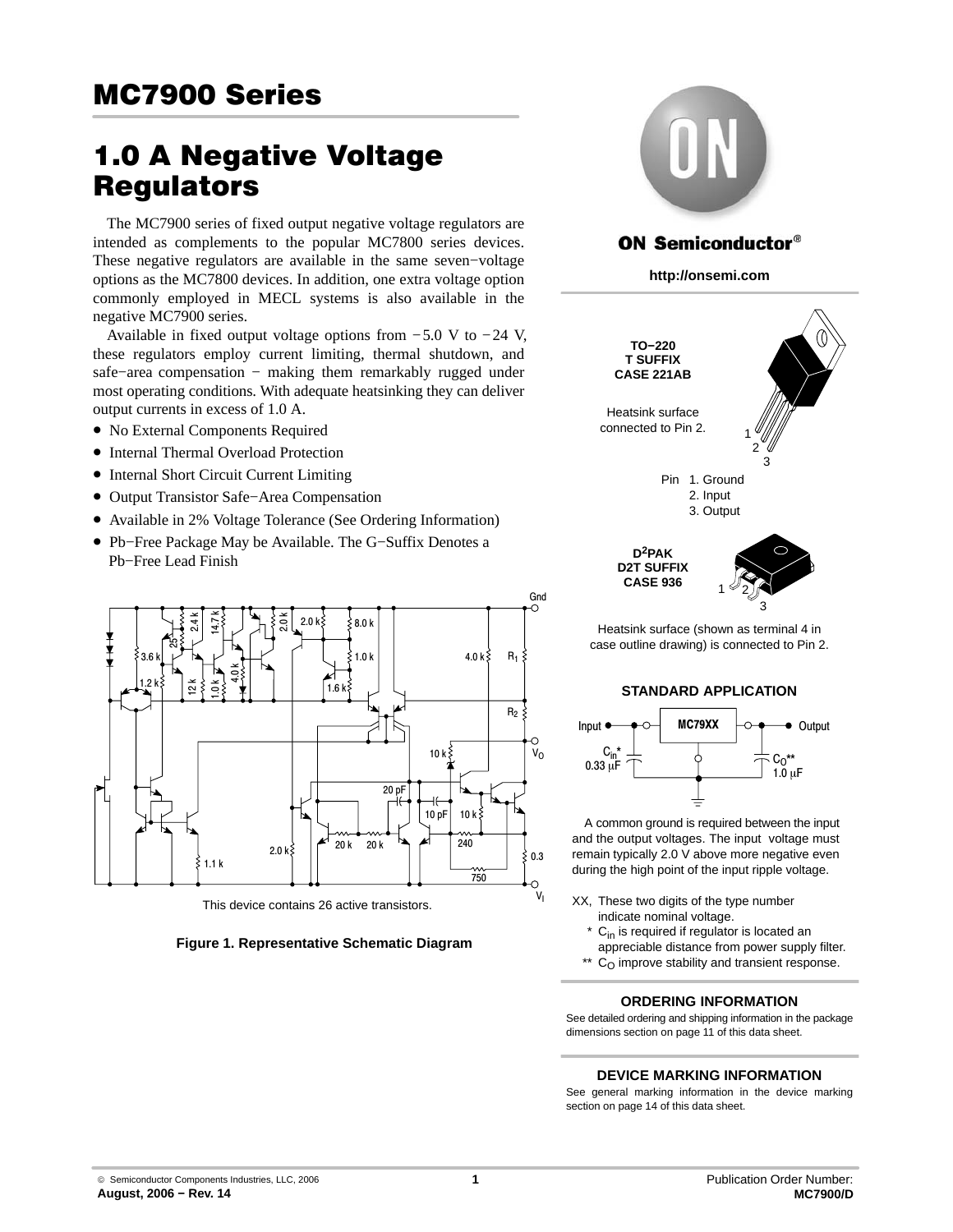#### **MAXIMUM RATINGS** ( $T_A = +25^\circ C$ , unless otherwise noted.)

| Rating                                                                                                                                                   | Symbol                                                | Value                                                 | Unit                                     |
|----------------------------------------------------------------------------------------------------------------------------------------------------------|-------------------------------------------------------|-------------------------------------------------------|------------------------------------------|
| Input Voltage $(-5.0 \text{ V} \geq V_0 \geq -18 \text{ V})$<br>(24 V)                                                                                   | V <sub>1</sub>                                        | $-35$<br>$-40$                                        | Vdc                                      |
| Power Dissipation<br>Case 221A                                                                                                                           |                                                       |                                                       |                                          |
| $T_A = +25^{\circ}C$<br>Thermal Resistance, Junction-to-Ambient<br>Thermal Resistance, Junction-to-Case<br>Case 936 ( $D^2PAK$ )<br>$T_A = +25^{\circ}C$ | $P_D$<br>$\theta$ JA<br>$\theta_{\text{JC}}$<br>$P_D$ | Internally Limited<br>65<br>5.0<br>Internally Limited | W<br>$\degree$ C/W<br>$\degree$ C/W<br>W |
| Thermal Resistance, Junction-to-Ambient<br>Thermal Resistance, Junction-to-Case                                                                          | $\theta_{JA}$<br>$\theta_{\text{JC}}$                 | 70<br>5.0                                             | $\degree$ C/W<br>°C/W                    |
| Storage Junction Temperature Range                                                                                                                       | $T_{\text{stg}}$                                      | $-65$ to $+150$                                       | $^{\circ}$ C                             |
| Junction Temperature                                                                                                                                     | $T_{J}$                                               | $+150$                                                | $^{\circ}C$                              |

Stresses exceeding Maximum Ratings may damage the device. Maximum Ratings are stress ratings only. Functional operation above the Recommended Operating Conditions is not implied. Extended exposure to stresses above the Recommended Operating Conditions may affect device reliability.

\*This device series contains ESD protection and exceeds the following tests: Human Body Model 2000 V per MIL\_STD\_883, Method 3015 Machine Model Method 200 V

## **MC7905B, MC7905C ELECTRICAL CHARACTERISTICS** (V<sub>I</sub> = −10 V, I<sub>O</sub> = 500 mA, Tlow\* < T<sub>J</sub> < +125°C, unless otherwise noted.)

| <b>Characteristics</b>                                                                                                                                      | Symbol                 | Min                      | Typ        | Max                      | Unit                |
|-------------------------------------------------------------------------------------------------------------------------------------------------------------|------------------------|--------------------------|------------|--------------------------|---------------------|
| Output Voltage $(T_1 = +25^{\circ}C)$                                                                                                                       | $V_{\rm O}$            | $-4.8$                   | $-5.0$     | $-5.2$                   | Vdc                 |
| Line Regulation (Note 1)<br>$(T_J = +25$ °C, $I_O = 100$ mA)                                                                                                | Regline                |                          |            |                          | mV                  |
| $-7.0$ Vdc $\geq$ V <sub>i</sub> $\geq$ $-25$ Vdc<br>$-8.0$ Vdc $\geq$ V <sub>1</sub> $\geq$ -12 Vdc<br>$(T_1 = +25^{\circ}C, I_{\Omega} = 500 \text{ mA})$ |                        |                          | 7.0<br>2.0 | 50<br>25                 |                     |
| $-7.0$ Vdc $\geq$ V <sub>i</sub> $\geq$ $-25$ Vdc<br>$-8.0$ Vdc $\geq$ V <sub>1</sub> $\geq -12$ Vdc                                                        |                        |                          | 35<br>8.0  | 100<br>50                |                     |
| Load Regulation, $T_J = +25$ °C (Note 1)<br>5.0 mA ≤ $IΩ$ ≤ 1.5 A<br>250 mA $\leq$ $IQ$ $\leq$ 750 mA                                                       | Regload                |                          | 11<br>4.0  | 100<br>50                | mV                  |
| Output Voltage<br>$-7.0$ Vdc $\geq$ V <sub>1</sub> $\geq$ - 20 Vdc, 5.0 mA $\leq$ I <sub>O</sub> $\leq$ 1.0 A, P $\leq$ 15 W                                | $V_{\rm O}$            | $-4.75$                  |            | $-5.25$                  | Vdc                 |
| Input Bias Current $(T_1 = +25^{\circ}C)$                                                                                                                   | <b>I</b> <sub>IB</sub> | $\overline{\phantom{m}}$ | 4.3        | 8.0                      | mA                  |
| Input Bias Current Change<br>$-7.0$ Vdc $\geq$ V <sub>1</sub> $\geq$ $-25$ Vdc<br>5.0 mA $\leq$ $I_{\Omega}$ $\leq$ 1.5 A                                   | $\Delta I_{IB}$        |                          |            | 1.3<br>0.5               | mA                  |
| Output Noise Voltage ( $T_A = +25$ °C, 10 Hz $\leq f \leq 100$ kHz)                                                                                         | $V_{n}$                | $\qquad \qquad -$        | 40         | $\overline{\phantom{0}}$ | μV                  |
| Ripple Rejection ( $IO$ = 20 mA, f = 120 Hz)                                                                                                                | <b>RR</b>              |                          | 70         | $\overline{\phantom{0}}$ | dB                  |
| Dropout Voltage<br>$I_{\Omega}$ = 1.0 A, T <sub>J</sub> = +25°C                                                                                             | $V_I - V_O$            |                          | 1.3        | $\overline{\phantom{0}}$ | Vdc                 |
| Average Temperature Coefficient of Output Voltage<br>$I_{\Omega} = 5.0$ mA, Tlow <sup>*</sup> $\leq T_{\text{I}} \leq +125$ °C                              | $\Delta V_O/\Delta T$  |                          | $-1.0$     |                          | $mV$ <sup>o</sup> C |

 $1.$  Load and line regulation are specified at constant junction temperature. Changes in  $V_O$  due to heating effects must be taken into account separately. Pulse testing with low duty cycle is used.

\*Tlow =  $-40^{\circ}$ C for MC7905B and Tlow =  $0^{\circ}$ C for MC7905C.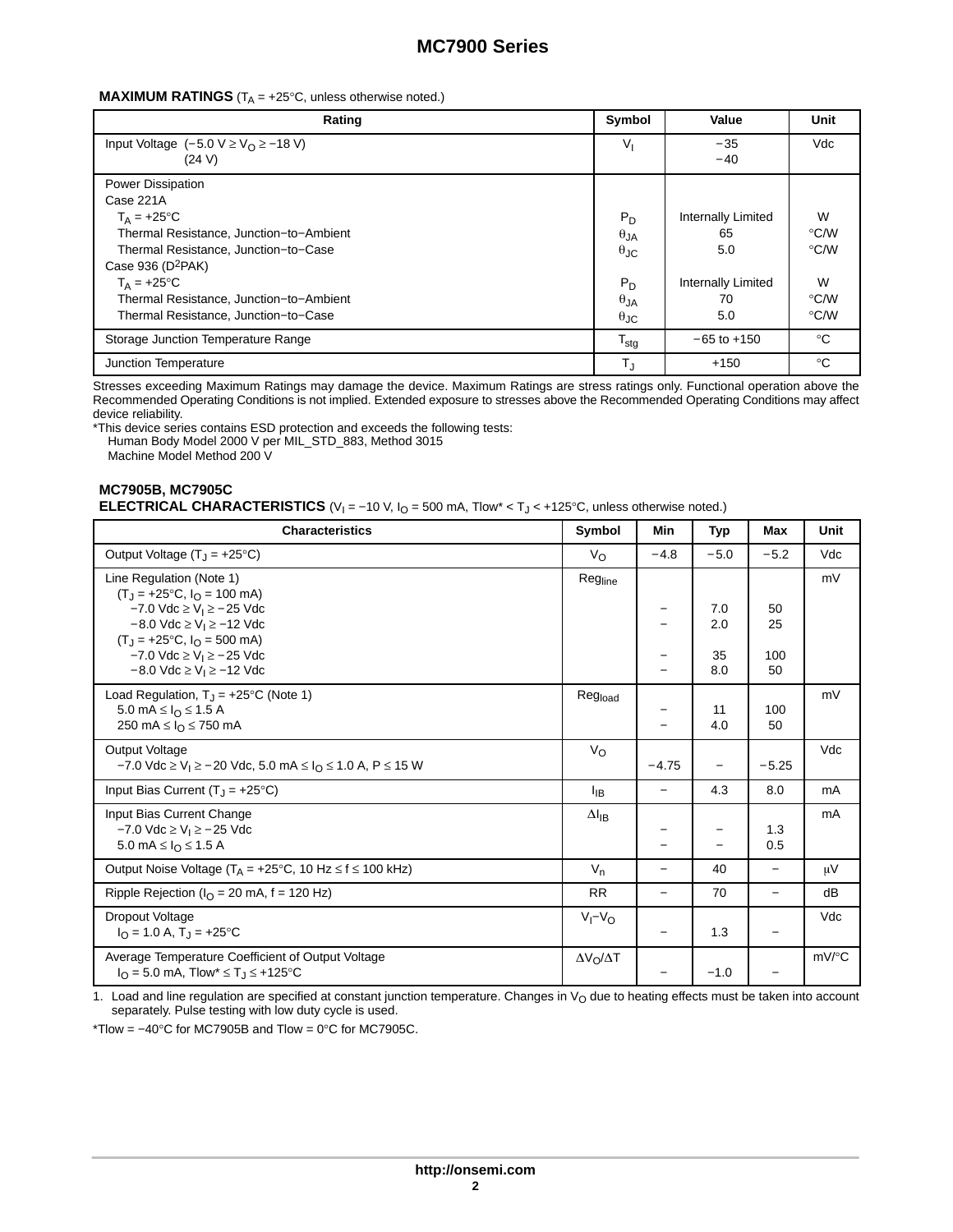## **MC7905AC**

**ELECTRICAL CHARACTERISTICS** (V<sub>I</sub> = −10 V, I<sub>O</sub> = 500 mA, 0°C < T<sub>J</sub> < +125°C, unless otherwise noted.)

| <b>Characteristics</b>                                                                                                                                                                                                                                                                                                                                                                            | Symbol                | Min                      | Typ                      | Max                  | Unit                |
|---------------------------------------------------------------------------------------------------------------------------------------------------------------------------------------------------------------------------------------------------------------------------------------------------------------------------------------------------------------------------------------------------|-----------------------|--------------------------|--------------------------|----------------------|---------------------|
| Output Voltage $(T_1 = +25^{\circ}C)$                                                                                                                                                                                                                                                                                                                                                             | $V_{\rm O}$           | $-4.9$                   | $-5.0$                   | $-5.1$               | Vdc                 |
| Line Regulation (Note 2)<br>$-8.0$ Vdc $\geq$ V <sub>1</sub> $\geq$ -12 Vdc; I <sub>O</sub> = 1.0 A, T <sub>1</sub> = +25 °C<br>$-8.0$ Vdc $\geq$ V <sub>1</sub> $\geq$ -12 Vdc; I <sub>O</sub> = 1.0 A<br>$-7.5$ Vdc $\geq$ V <sub>1</sub> $\geq$ - 25 Vdc; $I_{\Omega}$ = 500 mA<br>$-7.0$ Vdc $\geq$ V <sub>1</sub> $\geq$ - 20 Vdc; $I_{\Omega}$ = 1.0 A, T <sub>1</sub> = +25 <sup>o</sup> C | Regline               | -                        | 2.0<br>7.0<br>7.0<br>6.0 | 25<br>50<br>50<br>50 | mV                  |
| Load Regulation (Note 2)<br>5.0 mA $\leq$ $I_{\odot}$ $\leq$ 1.5 A, T <sub>J</sub> = +25 °C<br>250 mA $\leq$ $IQ$ $\leq$ 750 mA<br>5.0 mA $\leq$ $I_{\Omega}$ $\leq$ 1.0 A                                                                                                                                                                                                                        | Regload               |                          | 11<br>4.0<br>9.0         | 100<br>50<br>100     | mV                  |
| <b>Output Voltage</b><br>$-7.5$ Vdc ≥ V <sub>1</sub> ≥ $-20$ Vdc, 5.0 mA ≤ I <sub>O</sub> ≤ 1.0 A, P ≤ 15 W                                                                                                                                                                                                                                                                                       | $V_{\rm O}$           | $-4.80$                  |                          | $-5.20$              | Vdc                 |
| Input Bias Current                                                                                                                                                                                                                                                                                                                                                                                | Iв                    | $\overline{\phantom{0}}$ | 4.4                      | 8.0                  | mA                  |
| Input Bias Current Change<br>$-7.5$ Vdc ≥ V <sub>I</sub> ≥ $-25$ Vdc<br>5.0 mA ≤ $IΩ$ ≤ 1.0 A<br>5.0 mA $\leq$ $I_{\text{O}} \leq$ 1.5 A, T <sub>J</sub> = +25°C                                                                                                                                                                                                                                  | $\Delta I_{IB}$       |                          |                          | 1.3<br>0.5<br>0.5    | mA                  |
| Output Noise Voltage ( $T_A = +25^{\circ}C$ , 10 Hz $\leq f \leq 100$ kHz)                                                                                                                                                                                                                                                                                                                        | $V_n$                 | $\overline{\phantom{0}}$ | 40                       |                      | μV                  |
| Ripple Rejection ( $I_{\Omega}$ = mA, f = 120 Hz)                                                                                                                                                                                                                                                                                                                                                 | <b>RR</b>             | $\overline{\phantom{0}}$ | 70                       | $\equiv$             | dB                  |
| Dropout Voltage ( $IO$ = 1.0 A. T <sub>.I</sub> = +25 <sup>o</sup> C)                                                                                                                                                                                                                                                                                                                             | $V_I - V_O$           | $\overline{\phantom{0}}$ | 1.3                      |                      | Vdc                 |
| Average Temperature Coefficient of Output Voltage<br>$I_{\Omega} = 5.0$ A, 0°C $\leq T_{\text{I}} \leq +125$ °C                                                                                                                                                                                                                                                                                   | $\Delta V_O/\Delta T$ |                          | $-1.0$                   |                      | $mV$ <sup>o</sup> C |

#### **MC7905.2C**

**ELECTRICAL CHARACTERISTICS** (V<sub>I</sub> = −10 V, I<sub>O</sub> = 500 mA, 0°C < T<sub>J</sub> < +125°C, unless otherwise noted.)

| <b>Characteristics</b>                                                                                                                              | Symbol                | Min                      | Typ        | Max                      | Unit     |
|-----------------------------------------------------------------------------------------------------------------------------------------------------|-----------------------|--------------------------|------------|--------------------------|----------|
| Output Voltage $(T_1 = +25^{\circ}C)$                                                                                                               | $V_{\rm O}$           | $-5.0$                   | $-5.2$     | $-5.4$                   | Vdc      |
| Line Regulation (Note 2)<br>$(T_J = +25$ °C, $I_O = 100$ mA)                                                                                        | Regline               |                          |            |                          | mV       |
| $-7.2$ Vdc $\geq$ V <sub>1</sub> $\geq$ $-25$ Vdc<br>$-8.0$ Vdc $\geq$ V <sub>1</sub> $\geq$ -12 Vdc                                                |                       |                          | 8.0<br>2.2 | 52<br>27                 |          |
| $(T_1 = +25^{\circ}C, I_0 = 500 \text{ mA})$<br>$-7.2$ Vdc $\geq$ V <sub>1</sub> $\geq$ - 25 Vdc<br>$-8.0$ Vdc $\geq$ V <sub>1</sub> $\geq$ -12 Vdc |                       |                          | 37<br>8.5  | 105<br>52                |          |
| Load Regulation, $T_J = +25^{\circ}C$ (Note 2)<br>5.0 mA $\leq$ $I_{\Omega}$ $\leq$ 1.5 A<br>250 mA $\leq$ $IQ \leq$ 750 mA                         | Regload               |                          | 12<br>4.5  | 105<br>52                | mV       |
| <b>Output Voltage</b><br>$-7.2$ Vdc $\geq$ V <sub>I</sub> $\geq$ - 20 Vdc, 5.0 mA $\leq$ I <sub>O</sub> $\leq$ 1.0 A, P $\leq$ 15 W                 | $V_{\rm O}$           | $-4.95$                  |            | $-5.45$                  | Vdc      |
| Input Bias Current $(T_J = +25^{\circ}C)$                                                                                                           | ŀв                    | —                        | 4.3        | 8.0                      | mA       |
| Input Bias Current Change<br>$-7.2$ Vdc $\geq$ V <sub>1</sub> $\geq$ $-25$ Vdc<br>5.0 mA $\leq$ $I_{\Omega}$ $\leq$ 1.5 A                           | $\Delta I_{IB}$       |                          |            | 1.3<br>0.5               | mA       |
| Output Noise Voltage ( $T_A$ = +25°C, 10 Hz $\leq$ f $\leq$ 100 kHz)                                                                                | $V_{n}$               | $\qquad \qquad -$        | 42         | $\overline{\phantom{0}}$ | $\mu$ V  |
| Ripple Rejection ( $I_{\Omega}$ = 20 mA, f = 120 Hz)                                                                                                | <b>RR</b>             | $\overline{\phantom{0}}$ | 68         | $\overline{\phantom{0}}$ | dB       |
| Dropout Voltage ( $IO$ = 1.0 A, T <sub>J</sub> = +25 <sup>o</sup> C)                                                                                | $V_I - V_O$           | $\qquad \qquad -$        | 1.3        | $\overline{\phantom{0}}$ | Vdc      |
| Average Temperature Coefficient of Output Voltage<br>$I_{\Omega} = 5.0$ mA, $0^{\circ}C \le T_{\Omega} \le +125^{\circ}C$                           | $\Delta V_O/\Delta T$ |                          | $-1.0$     |                          | $mV$ /°C |

2. Load and line regulation are specified at constant junction temperature. Changes in V<sub>O</sub> due to heating effects must be taken into account<br>separately. Pulse testing with low duty cycle is used.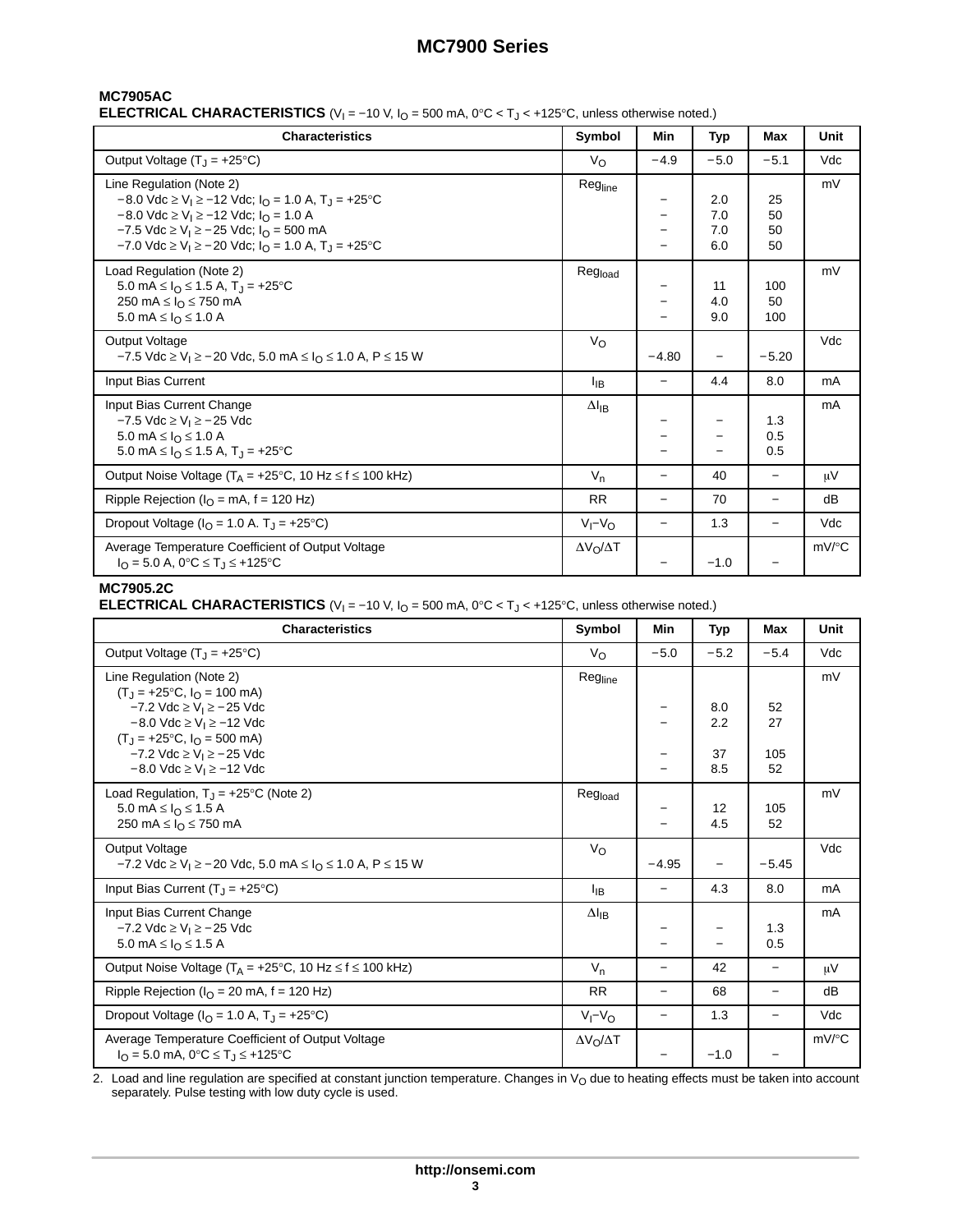## **MC7906C**

**ELECTRICAL CHARACTERISTICS** (V<sub>I</sub> = −11 V, I<sub>O</sub> = 500 mA, 0°C < T<sub>J</sub> < +125°C, unless otherwise noted.)

| <b>Characteristics</b>                                                                                                                              | Symbol                | Min                      | Typ                      | Max                      | Unit                |
|-----------------------------------------------------------------------------------------------------------------------------------------------------|-----------------------|--------------------------|--------------------------|--------------------------|---------------------|
| Output Voltage $(T_1 = +25^{\circ}C)$                                                                                                               | $V_{\rm O}$           | $-5.75$                  | $-6.0$                   | $-6.25$                  | Vdc                 |
| Line Regulation (Note 3)<br>$(T_1 = +25^{\circ}C, I_0 = 100 \text{ mA})$                                                                            | Regline               |                          |                          |                          | mV                  |
| $-8.0$ Vdc $\geq$ V <sub>1</sub> $\geq$ - 25 Vdc<br>$-9.0$ Vdc $\geq$ V <sub>1</sub> $\geq$ -13 Vdc<br>$(T_J = +25^{\circ}C, I_O = 500 \text{ mA})$ |                       |                          | 9.0<br>3.0               | 60<br>30                 |                     |
| $-8.0$ Vdc $\geq$ V <sub>1</sub> $\geq$ - 25 Vdc<br>$-9.0$ Vdc $\geq$ V <sub>1</sub> $\geq$ -13 Vdc                                                 |                       |                          | 43<br>10                 | 120<br>60                |                     |
| Load Regulation, $T_J = +25^{\circ}C$ (Note 3)<br>5.0 mA $\leq$ $I_{\odot}$ $\leq$ 1.5 A<br>250 mA $\leq$ $IQ$ $\leq$ 750 mA                        | Regload               |                          | 13<br>5.0                | 120<br>60                | mV                  |
| <b>Output Voltage</b><br>$-8.0$ Vdc $\geq$ V <sub>1</sub> $\geq$ - 21 Vdc, 5.0 mA $\leq$ I <sub>O</sub> $\leq$ 1.0 A, P $\leq$ 15 W                 | Vo                    | $-5.7$                   | $\overline{\phantom{0}}$ | $-6.3$                   | Vdc                 |
| Input Bias Current $(T_J = +25^{\circ}C)$                                                                                                           | ŀв                    | $\overline{\phantom{0}}$ | 4.3                      | 8.0                      | mA                  |
| Input Bias Current Change<br>$-8.0$ Vdc $\geq$ V <sub>1</sub> $\geq$ $-25$ Vdc<br>5.0 mA $\leq I_{\Omega} \leq 1.5$ A                               | $\Delta I_{IB}$       |                          |                          | 1.3<br>0.5               | mA                  |
| Output Noise Voltage ( $T_A = +25$ °C, 10 Hz $\leq f \leq 100$ kHz)                                                                                 | $V_n$                 | $\qquad \qquad -$        | 45                       | $\overline{\phantom{0}}$ | μV                  |
| Ripple Rejection ( $IO$ = 20 mA, f = 120 Hz)                                                                                                        | <b>RR</b>             | $\overline{\phantom{0}}$ | 65                       | $\overline{\phantom{0}}$ | dB                  |
| Dropout Voltage ( $IO$ = 1.0 A, T <sub>J</sub> = +25 <sup>o</sup> C)                                                                                | $V_I - V_O$           | $\qquad \qquad -$        | 1.3                      | $\qquad \qquad -$        | Vdc                 |
| Average Temperature Coefficient of Output Voltage<br>$I_{\Omega} = 5.0$ A, 0°C $\leq$ T <sub>J</sub> $\leq$ +125°C                                  | $\Delta V_O/\Delta T$ |                          | $-1.0$                   |                          | $mV$ <sup>o</sup> C |

## **MC7908C**

**ELECTRICAL CHARACTERISTICS** (V<sub>I</sub> = −14 V, I<sub>O</sub> = 500 mA, 0°C < T<sub>J</sub> < +125°C, unless otherwise noted.)

| <b>Characteristics</b>                                                                                                                     | Symbol                | Min                      | Typ       | Max                      | Unit     |
|--------------------------------------------------------------------------------------------------------------------------------------------|-----------------------|--------------------------|-----------|--------------------------|----------|
| Output Voltage $(T_1 = +25^{\circ}C)$                                                                                                      | $V_{\rm O}$           | $-7.7$                   | $-8.0$    | $-8.3$                   | Vdc      |
| Line Regulation (Note 3)<br>$(T_J = +25^{\circ}C, I_O = 100 \text{ mA})$                                                                   | Regline               |                          |           |                          | mV       |
| $-10.5$ Vdc $\geq$ V <sub>1</sub> $\geq$ -25 Vdc<br>$-11$ Vdc $\geq$ V <sub>1</sub> $\geq$ $-17$ Vdc                                       |                       |                          | 12<br>5.0 | 80<br>40                 |          |
| $(T_1 = +25^{\circ}C, I_0 = 500 \text{ mA})$<br>$-10.5$ Vdc $\geq$ V <sub>1</sub> $\geq$ -25 Vdc<br>$-11$ Vdc ≥ V <sub>I</sub> ≥ $-17$ Vdc |                       |                          | 50<br>22  | 160<br>80                |          |
| Load Regulation, $T_J = +25^{\circ}C$ (Note 3)<br>5.0 mA ≤ $I_0$ ≤ 1.5 A<br>250 mA $\leq$ $IQ \leq$ 750 mA                                 | Regload               |                          | 26<br>9.0 | 160<br>80                | mV       |
| <b>Output Voltage</b><br>$-10.5$ Vdc $\geq$ V <sub>1</sub> $\geq$ - 23 Vdc, 5.0 mA $\leq$ I <sub>O</sub> $\leq$ 1.0 A, P $\leq$ 15 W       | Vo                    | $-7.6$                   |           | $-8.4$                   | Vdc      |
| Input Bias Current $(T_1 = +25^{\circ}C)$                                                                                                  | ŀв                    | $\qquad \qquad -$        | 4.3       | 8.0                      | mA       |
| Input Bias Current Change<br>$-10.5$ Vdc $\geq$ V <sub>1</sub> $\geq$ -25 Vdc<br>5.0 mA ≤ $IΩ$ ≤ 1.5 A                                     | $\Delta I_{IB}$       |                          |           | 1.0<br>0.5               | mA       |
| Output Noise Voltage ( $T_A = +25^{\circ}C$ , 10 Hz $\leq f \leq 100$ kHz)                                                                 | $V_{n}$               | —                        | 52        | $\overline{\phantom{0}}$ | μV       |
| Ripple Rejection ( $I_{\Omega}$ = 20 mA, f = 120 Hz)                                                                                       | <b>RR</b>             | $\qquad \qquad -$        | 62        | $\overline{\phantom{0}}$ | dB       |
| Dropout Voltage ( $IO$ = 1.0 A, T <sub>J</sub> = +25 <sup>o</sup> C)                                                                       | $V_I - V_O$           | $\overline{\phantom{m}}$ | 1.3       |                          | Vdc      |
| Average Temperature Coefficient of Output Voltage<br>$I_{\Omega} = 5.0$ mA, $0^{\circ}C \le T_{\text{J}} \le +125^{\circ}C$                | $\Delta V_O/\Delta T$ |                          | $-1.0$    |                          | $mV$ /°C |

3. Load and line regulation are specified at constant junction temperature. Changes in V<sub>O</sub> due to heating effects must be taken into account<br>separately. Pulse testing with low duty cycle is used.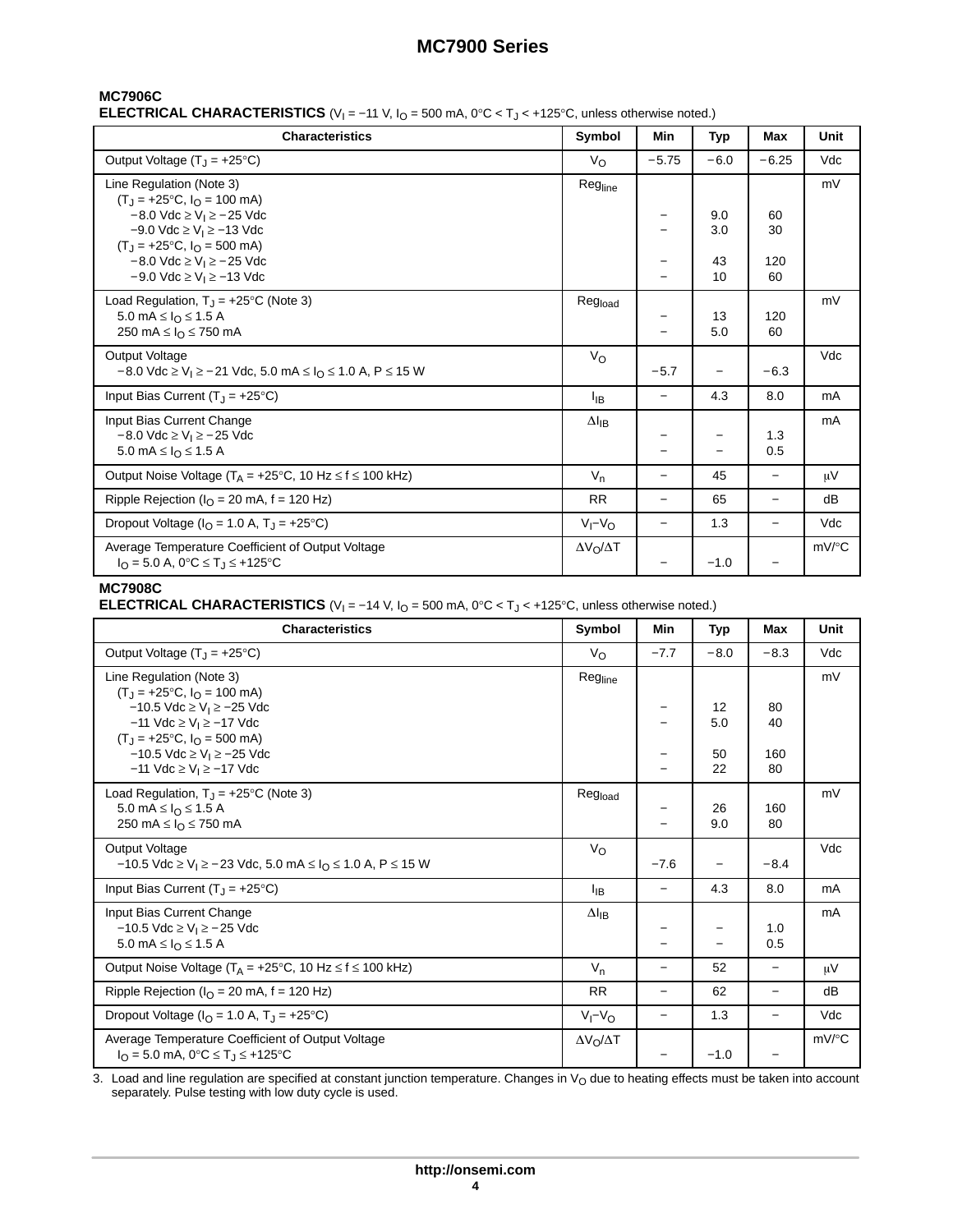## **MC7912B, MC7912C**

**ELECTRICAL CHARACTERISTICS** (V<sub>I</sub> = −19 V, I<sub>O</sub> = 500 mA, Tlow\* < T<sub>J</sub> < +125°C, unless otherwise noted.)

| <b>Characteristics</b>                                                                                                             | Symbol                  | Min                      | <b>Typ</b> | Max                      | Unit                |
|------------------------------------------------------------------------------------------------------------------------------------|-------------------------|--------------------------|------------|--------------------------|---------------------|
| Output Voltage $(T_1 = +25^{\circ}C)$                                                                                              | $V_{\rm O}$             | $-11.5$                  | $-12$      | $-12.5$                  | Vdc                 |
| Line Regulation (Note 4)<br>$(T.1 = +25°C, IO = 100 mA)$                                                                           | Regline                 |                          |            |                          | mV                  |
| $-14.5$ Vdc ≥ V <sub>1</sub> ≥ $-30$ Vdc<br>$-16$ Vdc ≥ V <sub>i</sub> ≥ $-22$ Vdc<br>$(T_J = +25^{\circ}C, I_O = 500 \text{ mA})$ |                         |                          | 13<br>6.0  | 120<br>60                |                     |
| $-14.5$ Vdc ≥ V <sub>I</sub> ≥ $-30$ Vdc<br>$-16$ Vdc ≥ V <sub>i</sub> ≥ $-22$ Vdc                                                 |                         |                          | 55<br>24   | 240<br>120               |                     |
| Load Regulation, $T_J = +25^{\circ}C$ (Note 4)<br>5.0 mA ≤ $I_0$ ≤ 1.5 A<br>250 mA $\leq$ $IQ$ $\leq$ 750 mA                       | Regload                 |                          | 46<br>17   | 240<br>120               | mV                  |
| <b>Output Voltage</b><br>$-14.5$ Vdc ≥ V <sub>1</sub> ≥ $-27$ Vdc, 5.0 mA ≤ I <sub>O</sub> ≤ 1.0 A, P ≤ 15 W                       | $V_{\rm O}$             | $-11.4$                  |            | $-12.6$                  | Vdc                 |
| Input Bias Current $(T_1 = +25^{\circ}C)$                                                                                          | Iв                      |                          | 4.4        | 8.0                      | mA                  |
| Input Bias Current Change<br>$-14.5$ Vdc $\geq$ V <sub>1</sub> $\geq$ -30 Vdc<br>5.0 mA $\leq$ $I_{\odot}$ $\leq$ 1.5 A            | $\Delta I_{IB}$         |                          |            | 1.0<br>0.5               | mA                  |
| Output Noise Voltage ( $T_A = +25$ °C, 10 Hz $\leq f \leq 100$ kHz)                                                                | $V_{n}$                 | $\overline{\phantom{0}}$ | 75         | $\overline{\phantom{0}}$ | μV                  |
| Ripple Rejection ( $I_{\Omega}$ = 20 mA, f = 120 Hz)                                                                               | <b>RR</b>               | —                        | 61         |                          | dB                  |
| Dropout Voltage ( $I_{\Omega}$ = 1.0 A, T <sub>J</sub> = +25°C)                                                                    | $V_I - V_O$             | $\overline{\phantom{0}}$ | 1.3        | $\overline{\phantom{0}}$ | Vdc                 |
| Average Temperature Coefficient of Output Voltage<br>$I_{\Omega}$ = 5.0 mA, Tlow <sup>*</sup> $\leq$ T <sub>J</sub> $\leq$ +125°C  | $\Delta V_O / \Delta T$ |                          | $-1.0$     |                          | $mV$ <sup>o</sup> C |

#### **MC7912AC**

**ELECTRICAL CHARACTERISTICS** (V<sub>I</sub> = −19 V, I<sub>O</sub> = 500 mA, Tlow\* < T<sub>J</sub> < +125°C, unless otherwise noted.)

| <b>Characteristics</b>                                                                                                                                                                                                                                                                                                                                                 | Symbol                | Min                      | Typ                   | Max                      | Unit     |
|------------------------------------------------------------------------------------------------------------------------------------------------------------------------------------------------------------------------------------------------------------------------------------------------------------------------------------------------------------------------|-----------------------|--------------------------|-----------------------|--------------------------|----------|
| Output Voltage $(T_1 = +25^{\circ}C)$                                                                                                                                                                                                                                                                                                                                  | $V_{\Omega}$          | $-11.75$                 | $-12$                 | $-12.25$                 | Vdc      |
| Line Regulation (Note 4)<br>$-16$ Vdc ≥ V <sub>I</sub> ≥ $-22$ Vdc; I <sub>O</sub> = 1.0 A, T <sub>J</sub> = +25 °C<br>$-16$ Vdc ≥ V <sub>I</sub> ≥ $-22$ Vdc; I <sub>O</sub> = 1.0 A<br>$-14.8$ Vdc $\geq$ V <sub>I</sub> $\geq$ -30 Vdc; I <sub>O</sub> = 500 mA<br>$-14.5$ Vdc $\geq$ V <sub>1</sub> $\geq$ - 27 Vdc; $I_{\Omega}$ = 1.0 A, T <sub>1</sub> = +25 °C | Regline               |                          | 6.0<br>24<br>24<br>13 | 60<br>120<br>120<br>120  | mV       |
| Load Regulation (Note 4)<br>5.0 mA $\leq$ $I_{\odot}$ $\leq$ 1.5 A, T <sub>J</sub> = +25°C<br>250 mA ≤ $IO$ ≤ 750 mA<br>5.0 mA ≤ $IΩ$ ≤ 1.0 A                                                                                                                                                                                                                          | Regload               |                          | 46<br>17<br>35        | 150<br>75<br>150         | mV       |
| <b>Output Voltage</b><br>$-14.8$ Vdc ≥ V <sub>1</sub> ≥ $-27$ Vdc, 5.0 mA ≤ I <sub>O</sub> ≤ 1.0 A, P ≤ 15 W                                                                                                                                                                                                                                                           | $V_{\rm O}$           | $-11.5$                  |                       | $-12.5$                  | Vdc      |
| Input Bias Current                                                                                                                                                                                                                                                                                                                                                     | ŀв                    |                          | 4.4                   | 8.0                      | mA       |
| Input Bias Current Change<br>$-15$ Vdc ≥ V <sub>I</sub> ≥ $-30$ Vdc<br>5.0 mA ≤ $IΩ$ ≤ 1.0 A<br>5.0 mA $\leq$ $I_{\Omega} \leq$ 1.5 A, T <sub>J</sub> = +25 °C                                                                                                                                                                                                         | $\Delta I_{IB}$       |                          |                       | 0.8<br>0.5<br>0.5        | mA       |
| Output Noise Voltage ( $T_A$ = +25°C, 10 Hz $\leq$ f $\leq$ 100 kHz)                                                                                                                                                                                                                                                                                                   | $V_n$                 | $\overline{\phantom{0}}$ | 75                    |                          | μV       |
| Ripple Rejection ( $IO$ = 20 mA, f = 120 Hz)                                                                                                                                                                                                                                                                                                                           | <b>RR</b>             | $\overline{\phantom{0}}$ | 61                    |                          | dB       |
| Dropout Voltage ( $IO = 1.0$ A, $TJ = +25$ °C)                                                                                                                                                                                                                                                                                                                         | $V_I - V_O$           | —                        | 1.3                   | $\overline{\phantom{0}}$ | Vdc      |
| Average Temperature Coefficient of Output Voltage<br>$I_{\Omega} = 5.0$ A, Tlow <sup>*</sup> $\leq T_{\text{J}} \leq +125$ °C                                                                                                                                                                                                                                          | $\Delta V_O/\Delta T$ |                          | $-1.0$                |                          | $mV$ /°C |

4. Load and line regulation are specified at constant junction temperature. Changes in V<sub>O</sub> due to heating effects must be taken into account<br>separately. Pulse testing with low duty cycle is used.

\*Tlow = −40°C for MC7912B and Tlow = 0°C for MC7912C.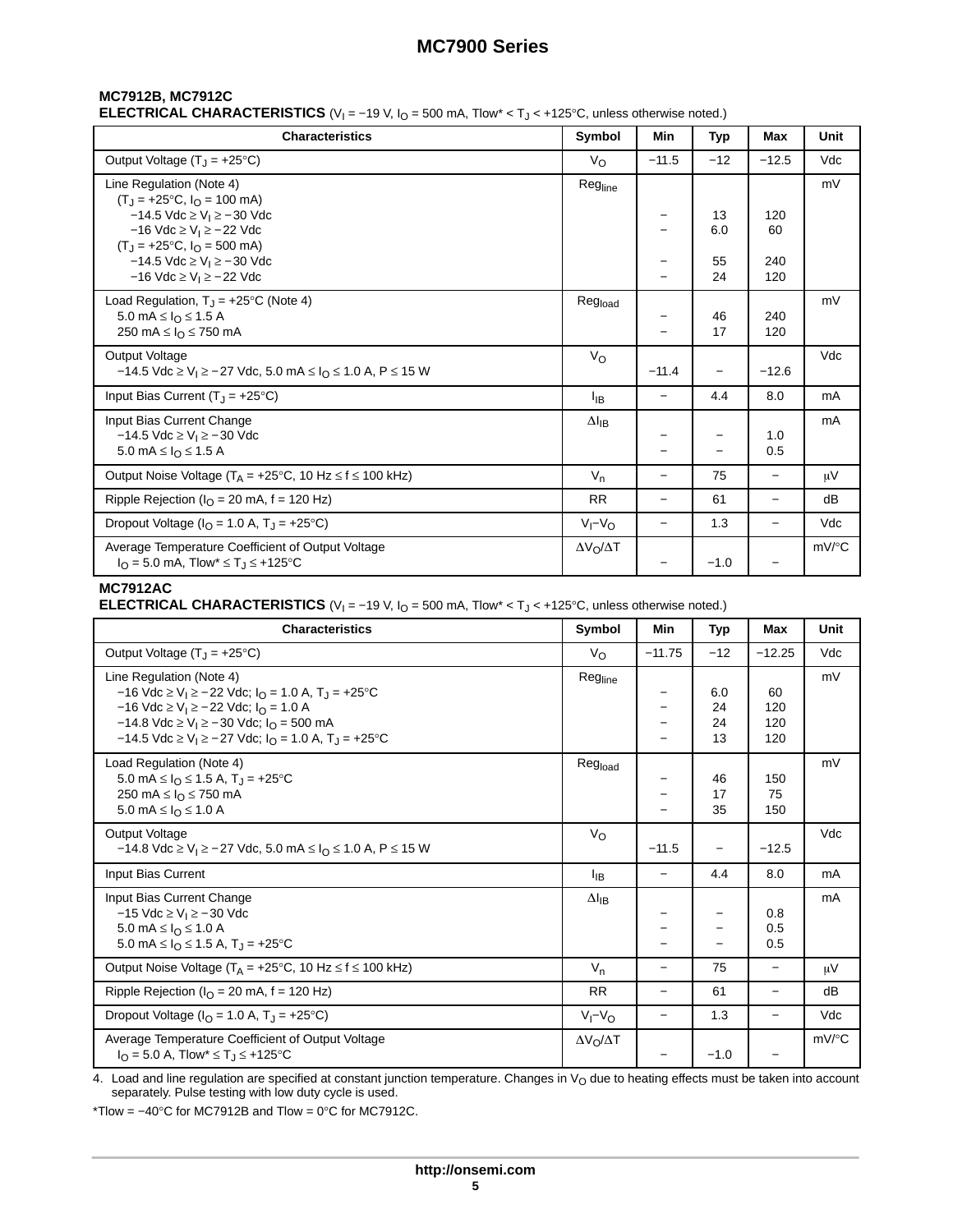## **MC7915B, MC7915C**

**ELECTRICAL CHARACTERISTICS** (V<sub>I</sub> = −23 V, I<sub>O</sub> = 500 mA, Tlow\* < T<sub>J</sub> < +125°C, unless otherwise noted.)

| <b>Characteristics</b>                                                                                                                               | Symbol                | Min                      | <b>Typ</b>               | Max                      | Unit                |
|------------------------------------------------------------------------------------------------------------------------------------------------------|-----------------------|--------------------------|--------------------------|--------------------------|---------------------|
| Output Voltage $(T_1 = +25^{\circ}C)$                                                                                                                | $V_{\rm O}$           | $-14.4$                  | $-15$                    | $-15.6$                  | Vdc                 |
| Line Regulation (Note 5)<br>$(T_1 = +25^{\circ}C, I_0 = 100 \text{ mA})$                                                                             | Regline               |                          |                          |                          | mV                  |
| $-17.5$ Vdc $\geq$ V <sub>1</sub> $\geq$ -30 Vdc<br>$-20$ Vdc ≥ V <sub>1</sub> ≥ $-26$ Vdc                                                           |                       |                          | 14<br>6.0                | 150<br>75                |                     |
| $(T_1 = +25^{\circ}C, I_0 = 500 \text{ mA})$<br>$-17.5$ Vdc $\geq$ V <sub>1</sub> $\geq$ -30 Vdc<br>$-20$ Vdc $\geq$ V <sub>1</sub> $\geq$ $-26$ Vdc |                       |                          | 57<br>27                 | 300<br>150               |                     |
| Load Regulation, $T_J = +25$ °C (Note 5)<br>5.0 mA $\leq$ $I_{\Omega}$ $\leq$ 1.5 A<br>250 mA $\leq$ $IO$ $\leq$ 750 mA                              | Regload               |                          | 68<br>25                 | 300<br>150               | mV                  |
| <b>Output Voltage</b><br>$-17.5$ Vdc $\geq$ V <sub>I</sub> $\geq$ - 30 Vdc, 5.0 mA $\leq$ I <sub>O</sub> $\leq$ 1.0 A, P $\leq$ 15 W                 | V <sub>o</sub>        | $-14.25$                 | $\overline{\phantom{0}}$ | $-15.75$                 | Vdc                 |
| Input Bias Current $(T_J = +25^{\circ}C)$                                                                                                            | Iв                    | —                        | 4.4                      | 8.0                      | mA                  |
| Input Bias Current Change<br>$-17.5$ Vdc $\geq$ V <sub>1</sub> $\geq$ -30 Vdc<br>5.0 mA $\leq$ $I_{\Omega}$ $\leq$ 1.5 A                             | $\Delta I_{IB}$       |                          |                          | 1.0<br>0.5               | mA                  |
| Output Noise Voltage ( $T_A = +25$ °C, 10 Hz $\le f \le 100$ kHz)                                                                                    | $V_n$                 | $\overline{\phantom{0}}$ | 90                       | $\overline{\phantom{0}}$ | $\mu$ V             |
| Ripple Rejection ( $IO$ = 20 mA, f = 120 Hz)                                                                                                         | <b>RR</b>             | $\overline{\phantom{0}}$ | 60                       | $\overline{\phantom{0}}$ | dB                  |
| Dropout Voltage ( $IO$ = 1.0 A, T <sub>J</sub> = +25°C)                                                                                              | $V_I - V_O$           | $\overline{\phantom{0}}$ | 1.3                      | $\qquad \qquad -$        | Vdc                 |
| Average Temperature Coefficient of Output Voltage<br>$I_{\Omega} = 5.0$ A, Tlow <sup>*</sup> $\leq T_{\text{J}} \leq +125$ °C                        | $\Delta V_O/\Delta T$ |                          | $-1.0$                   |                          | $mV$ <sup>o</sup> C |

## **MC7915AC**

**ELECTRICAL CHARACTERISTICS** (V<sub>I</sub> = −23 V, I<sub>O</sub> = 500 mA, Tlow\* < T<sub>J</sub> < +125°C, unless otherwise noted.)

| <b>Characteristics</b>                                                                                                                                                                                                                                                                                                                                                                     | Symbol                | Min                      | Typ                  | Max                      | Unit     |
|--------------------------------------------------------------------------------------------------------------------------------------------------------------------------------------------------------------------------------------------------------------------------------------------------------------------------------------------------------------------------------------------|-----------------------|--------------------------|----------------------|--------------------------|----------|
| Output Voltage $(T_1 = +25^{\circ}C)$                                                                                                                                                                                                                                                                                                                                                      | $V_{\Omega}$          | $-14.7$                  | $-15$                | $-15.3$                  | Vdc      |
| Line Regulation (Note 5)<br>$-20$ Vdc $\geq$ V <sub>1</sub> $\geq$ - 26 Vdc, I <sub>O</sub> = 1.0 A, T <sub>1</sub> = +25 °C<br>$-20$ Vdc $\geq$ V <sub>1</sub> $\geq$ - 26 Vdc, I <sub>O</sub> = 1.0 A,<br>$-17.9$ Vdc $\geq$ V <sub>1</sub> $\geq$ -30 Vdc, I <sub>O</sub> = 500 mA<br>$-17.5$ Vdc $\geq$ V <sub>1</sub> $\geq$ -30 Vdc, I <sub>O</sub> = 1.0 A, T <sub>1</sub> = +25 °C | Regline               |                          | 27<br>57<br>57<br>57 | 75<br>150<br>150<br>150  | mV       |
| Load Regulation (Note 5)<br>5.0 mA $\leq$ $I_{\Omega} \leq$ 1.5 A, T <sub>J</sub> = +25°C<br>250 mA ≤ $IO$ ≤ 750 mA<br>5.0 mA ≤ $IΩ$ ≤ 1.0 A                                                                                                                                                                                                                                               | Regload               |                          | 68<br>25<br>40       | 150<br>75<br>150         | mV       |
| <b>Output Voltage</b><br>$-17.9$ Vdc ≥ V <sub>1</sub> ≥ $-30$ Vdc, 5.0 mA ≤ I <sub>O</sub> ≤ 1.0 A, P ≤ 15 W                                                                                                                                                                                                                                                                               | $V_{\rm O}$           | $-14.4$                  |                      | $-15.6$                  | Vdc      |
| Input Bias Current                                                                                                                                                                                                                                                                                                                                                                         | <sup>I</sup> IB       |                          | 4.4                  | 8.0                      | mA       |
| Input Bias Current Change<br>$-17.5$ Vdc $\geq$ V <sub>1</sub> $\geq$ -30 Vdc<br>5.0 mA ≤ $IΩ$ ≤ 1.0 A<br>5.0 mA $\leq$ $I_{\text{O}} \leq$ 1.5 A, T <sub>J</sub> = +25°C                                                                                                                                                                                                                  | $\Delta I_{IB}$       |                          |                      | 0.8<br>0.5<br>0.5        | mA       |
| Output Noise Voltage ( $T_A = +25$ °C, 10 Hz $\leq f \leq 100$ kHz)                                                                                                                                                                                                                                                                                                                        | $V_n$                 | $\overline{\phantom{0}}$ | 90                   |                          | μV       |
| Ripple Rejection ( $IO$ = 20 mA, f = 120 Hz)                                                                                                                                                                                                                                                                                                                                               | <b>RR</b>             | $\overline{\phantom{0}}$ | 60                   |                          | dB       |
| Dropout Voltage ( $IO$ = 1.0 A, T <sub>J</sub> = +25 <sup>°</sup> C)                                                                                                                                                                                                                                                                                                                       | $V_I - V_O$           | $\qquad \qquad -$        | 1.3                  | $\overline{\phantom{0}}$ | Vdc      |
| Average Temperature Coefficient of Output Voltage<br>$I_{\Omega} = 5.0$ mA, Tlow <sup>*</sup> $\leq T_{\text{J}} \leq +125$ °C                                                                                                                                                                                                                                                             | $\Delta V_O/\Delta T$ |                          | $-1.0$               |                          | $mV$ /°C |

5. Load and line regulation are specified at constant junction temperature. Changes in V<sub>O</sub> due to heating effects must be taken into account<br>separately. Pulse testing with low duty cycle is used.

\*Tlow = −40°C for MC7915B and Tlow = 0°C for MC7915C.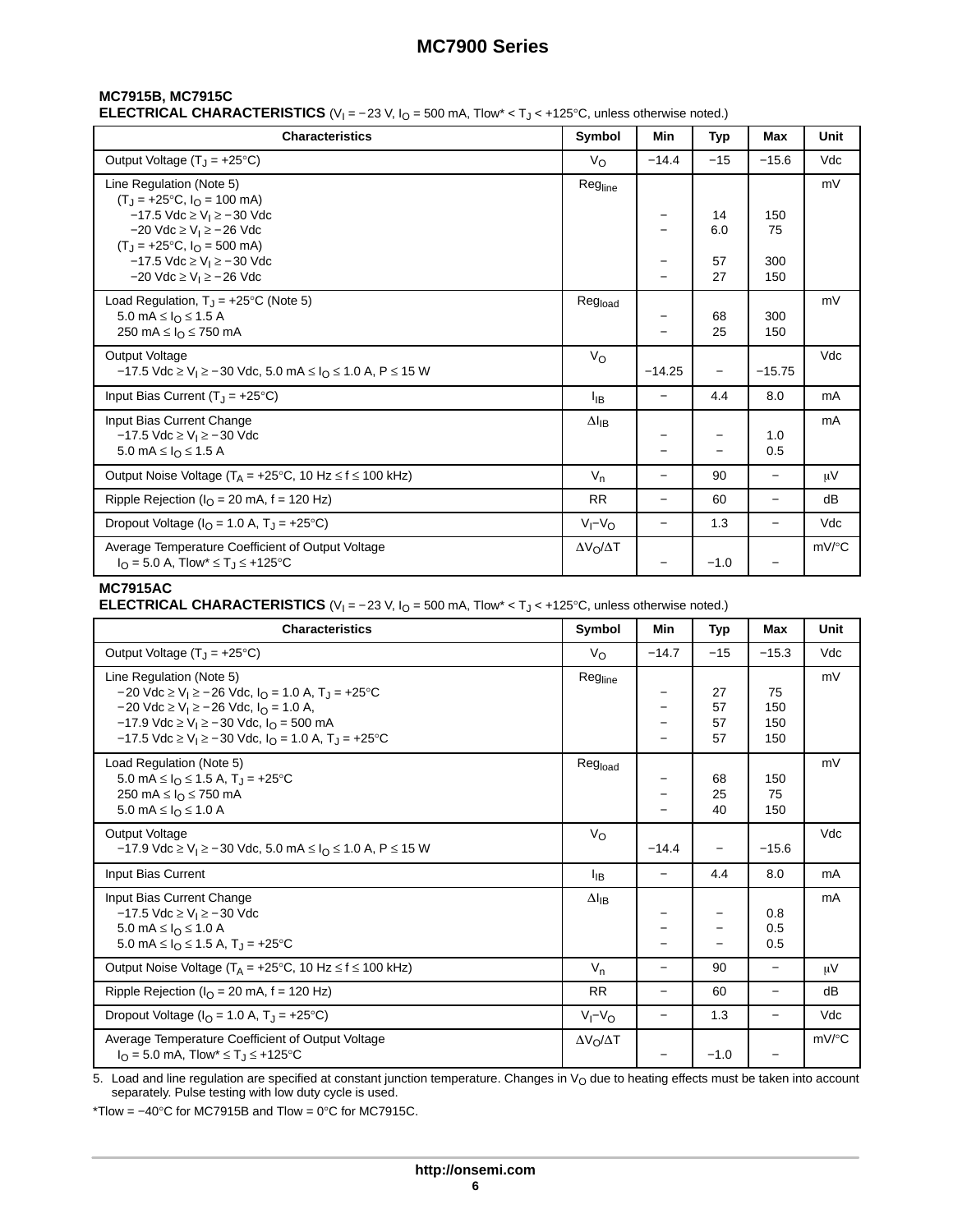## **MC7918C**

**ELECTRICAL CHARACTERISTICS** (V<sub>I</sub> = −27 V, I<sub>O</sub> = 500 mA, 0°C < T<sub>J</sub> < +125°C, unless otherwise noted.)

| <b>Characteristics</b>                                                                                                                                 | Symbol                  | Min                      | <b>Typ</b> | Max                      | Unit                |
|--------------------------------------------------------------------------------------------------------------------------------------------------------|-------------------------|--------------------------|------------|--------------------------|---------------------|
| Output Voltage $(T_1 = +25^{\circ}C)$                                                                                                                  | $V_{\rm O}$             | $-17.3$                  | $-18$      | $-18.7$                  | Vdc                 |
| Line Regulation (Note 6)<br>$(T_J = +25^{\circ}C, I_{O} = 100 \text{ mA})$                                                                             | Regline                 |                          |            |                          | mV                  |
| $-21$ Vdc $\geq$ V <sub>I</sub> $\geq$ $-33$ Vdc<br>$-24$ Vdc $\geq$ V <sub>1</sub> $\geq$ - 30 Vdc                                                    |                         |                          | 25<br>10   | 180<br>90                |                     |
| $(T_J = +25^{\circ}C, I_{O} = 500 \text{ mA})$<br>$-21$ Vdc $\geq$ V <sub>1</sub> $\geq$ $-33$ Vdc<br>$-24$ Vdc $\geq$ V <sub>1</sub> $\geq$ $-30$ Vdc |                         |                          | 90<br>50   | 360<br>180               |                     |
| Load Regulation, $T_J = +25^{\circ}C$ (Note 6)<br>5.0 mA $\leq I_{\Omega} \leq 1.5$ A<br>250 mA $\leq$ $IO$ $\leq$ 750 mA                              | Regload                 |                          | 110<br>55  | 360<br>180               | mV                  |
| <b>Output Voltage</b><br>$-21$ Vdc ≥ V <sub>1</sub> ≥ $-33$ Vdc, 5.0 mA ≤ I <sub>O</sub> ≤ 1.0 A, P ≤ 15 W                                             | $V_{\rm O}$             | $-17.1$                  |            | $-18.9$                  | Vdc                 |
| Input Bias Current $(T_1 = +25^{\circ}C)$                                                                                                              | Iв                      |                          | 4.5        | 8.0                      | mA                  |
| Input Bias Current Change<br>$-21$ Vdc $\geq$ V <sub>1</sub> $\geq$ $-33$ Vdc<br>5.0 mA $\leq$ $I_{\Omega} \leq 1.5$ A                                 | $\Delta I_{IB}$         |                          |            | 1.0<br>0.5               | mA                  |
| Output Noise Voltage ( $T_A = +25$ °C, 10 Hz $\le f \le 100$ kHz)                                                                                      | $V_n$                   | $\overline{\phantom{0}}$ | 110        | $\overline{\phantom{0}}$ | μV                  |
| Ripple Rejection ( $IO$ = 20 mA, f = 120 Hz)                                                                                                           | <b>RR</b>               | $\overline{\phantom{0}}$ | 59         | $\overline{\phantom{0}}$ | dB                  |
| Dropout Voltage ( $I_{\Omega}$ = 1.0 A, T <sub>1</sub> = +25°C)                                                                                        | $V_I - V_O$             | $\overline{\phantom{0}}$ | 1.3        | $\overline{\phantom{0}}$ | Vdc                 |
| Average Temperature Coefficient of Output Voltage<br>$I_{\Omega} = 5.0$ mA, $0^{\circ}C \le T_{\Omega} \le +125^{\circ}C$                              | $\Delta V_O / \Delta T$ |                          | $-1.0$     |                          | $mV$ <sup>o</sup> C |

## **MC7924B, MC7924C**

**ELECTRICAL CHARACTERISTICS** (V<sub>I</sub> = −33 V, I<sub>O</sub> = 500 mA, Tlow\* < T<sub>J</sub> < +125°C, unless otherwise noted.)

| <b>Characteristics</b>                                                                                                                 | Symbol                | Min               | Typ       | Max                      | Unit                |
|----------------------------------------------------------------------------------------------------------------------------------------|-----------------------|-------------------|-----------|--------------------------|---------------------|
| Output Voltage $(T_J = +25^{\circ}C)$                                                                                                  | $V_{\Omega}$          | $-23$             | $-24$     | $-25$                    | Vdc                 |
| Line Regulation (Note 6)<br>$(T_J = +25^{\circ}C, I_{O} = 100 \text{ mA})$                                                             | Regline               |                   |           |                          | mV                  |
| $-27$ Vdc $\geq$ V <sub>I</sub> $\geq$ $-38$ Vdc<br>$-30$ Vdc $\geq$ V <sub>1</sub> $\geq -36$ Vdc<br>$(T_J = +25$ °C, $I_O = 500$ mA) |                       |                   | 31<br>14  | 240<br>120               |                     |
| $-27$ Vdc $\geq$ V <sub>i</sub> $\geq$ $-38$ Vdc<br>$-30$ Vdc $\geq$ V <sub>1</sub> $\geq -36$ Vdc                                     |                       |                   | 118<br>70 | 470<br>240               |                     |
| Load Regulation, $T_J = +25^{\circ}C$ (Note 6)<br>5.0 mA $\leq$ $I_{\odot}$ $\leq$ 1.5 A<br>250 mA $\leq$ $IQ \leq$ 750 mA             | Regload               |                   | 150<br>85 | 480<br>240               | mV                  |
| <b>Output Voltage</b><br>$-27$ Vdc $\geq$ V <sub>1</sub> $\geq$ -38 Vdc, 5.0 mA $\leq$ I <sub>O</sub> $\leq$ 1.0 A, P $\leq$ 15 W      | $V_{\rm O}$           | $-22.8$           |           | $-25.2$                  | Vdc                 |
| Input Bias Current $(T_J = +25^{\circ}C)$                                                                                              | ŀв                    | $\qquad \qquad -$ | 4.6       | 8.0                      | mA                  |
| Input Bias Current Change<br>$-27$ Vdc $\geq$ V <sub>I</sub> $\geq$ $-38$ Vdc<br>5.0 mA $\leq$ $I_{\odot}$ $\leq$ 1.5 A                | $\Delta I_{IB}$       |                   |           | 1.0<br>0.5               | mA                  |
| Output Noise Voltage ( $T_A = +25$ °C, 10 Hz $\leq f \leq 100$ kHz)                                                                    | $V_n$                 | $\qquad \qquad -$ | 170       |                          | μV                  |
| Ripple Rejection ( $I_{\Omega}$ = 20 mA, f = 120 Hz)                                                                                   | <b>RR</b>             | $\qquad \qquad -$ | 56        | $\overline{\phantom{0}}$ | dB                  |
| Dropout Voltage ( $IO = 1.0$ A, $TJ = +25$ °C)                                                                                         | $V_I - V_O$           | -                 | 1.3       | $\qquad \qquad -$        | Vdc                 |
| Average Temperature Coefficient of Output Voltage<br>$I_{\Omega} = 5.0$ mA, Tlow <sup>*</sup> $\leq T_{\text{J}} \leq +125$ °C         | $\Delta V_O/\Delta T$ |                   | $-1.0$    |                          | $mV$ <sup>o</sup> C |

6. Load and line regulation are specified at constant junction temperature. Changes in V<sub>O</sub> due to heating effects must be taken into account<br>separately. Pulse testing with low duty cycle is used.

\*Tlow =  $-40^{\circ}$ C for MC7924B and Tlow =  $0^{\circ}$ C for MC7924C.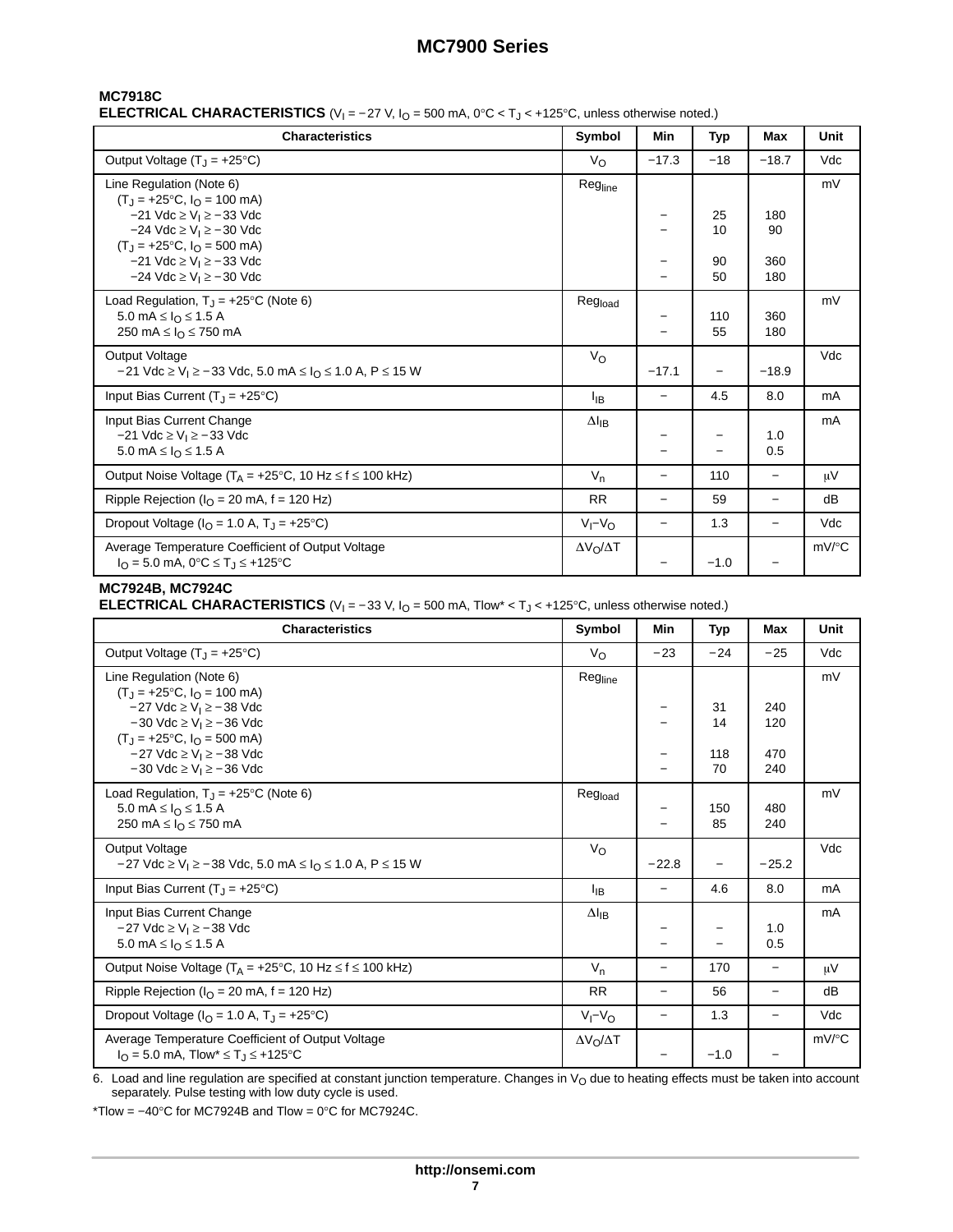

**Figure 2. Worst Case Power Dissipation as a Function of Ambient Temperature**



**Figure 3. Peak Output Current as a Function of Input−Output Differential Voltage**

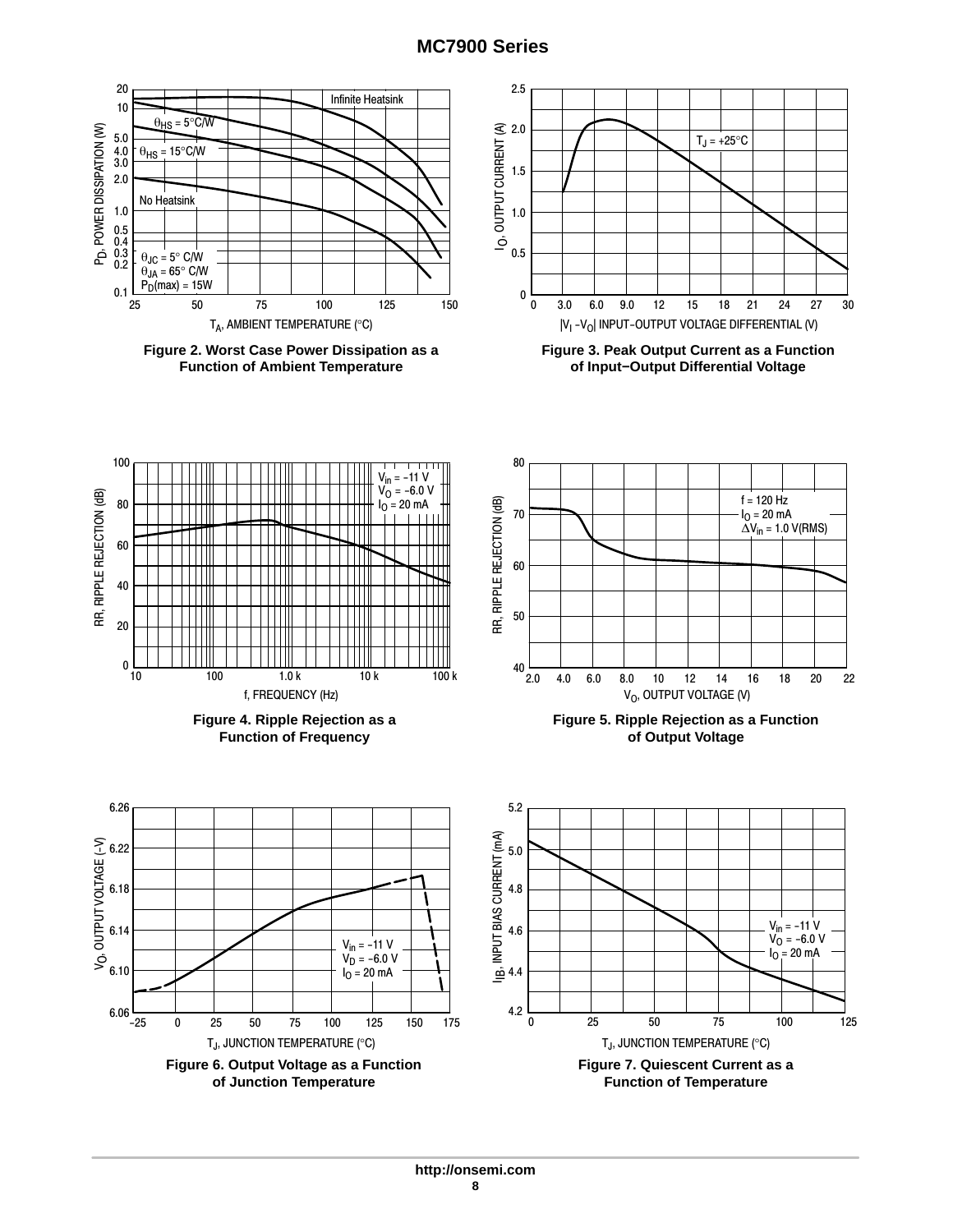#### **APPLICATIONS INFORMATION**

#### **Design Considerations**

The MC7900 Series of fixed voltage regulators are designed with Thermal overload Protection that shuts down the circuit when subjected to an excessive power overload condition. Internal Short Circuit Protection that limits the maximum current the circuit will pass, and Output Transistor Safe−Area Compensation that reduces the output short circuit current as the voltage across the pass transistor is increased.

In many low current applications, compensation capacitors are not required. However, it is recommended that the regulator input be bypassed with a capacitor if the regulator is connected to the power supply filter with long wire lengths, or if the output load capacitance is large. An input bypass capacitor should be selected to provide good high−frequency characteristics to insure stable operation under all load conditions. A  $0.33 \mu$ F or larger tantalum, mylar, or other capacitor having low internal impedance at high frequencies should be chosen. The capacitor chosen should have an equivalent series resistance of less than  $0.7 \Omega$ . The bypass capacitor should be mounted with the shortest possible leads directly across the regulators input terminals. Normally good construction techniques should be



\*Mounted on heatsink.

When a boost transistor is used, short circuit currents are equal to the sum of the series pass and regulator limits, which are measured at 3.2 A and 1.8 A respectively in this case. Series pass limiting is approximately equal to  $0.6$  V/R<sub>SC</sub>. Operation beyond this point to the peak current capability of the MC7905C is possible if the regulator is mounted on a heatsink; otherwise thermal shutdown will occur when the additional load current is picked up by the regulator.

#### **Figure 9. Current Boost Regulator**

(−5.0 V @ 4.0 A, with 5.0 A Current Limiting)

used to minimize ground loops and lead resistance drops since the regulator has no external sense lead. Bypassing the output is also recommended.



The MC7905, -5.0 V regulator can be used as a constant current source when connected as above. The output current is the sum of resistor R current and quiescent bias current as follows.

$$
I_0 = \frac{5.0 \text{ V}}{R} + I_B
$$

The quiescent current for this regulator is typically 4.3 mA. The 5.0 V regulator was chosen to minimize dissipation and to allow the output voltage to operate to within 6.0 V below the input voltage.





The MC7815 and MC7915 positive and negative regulators may be connected as shown to obtain a dual power supply for operational amplifiers. A clamp diode should be used at the output of the MC7815 to prevent potential latch−up problems whenever the output of the positive regulator (MC7815) is drawn below ground with an output current greater than 200 mA.

**Figure 10. Operational Amplifier Supply** (±15 @ 1.0 A)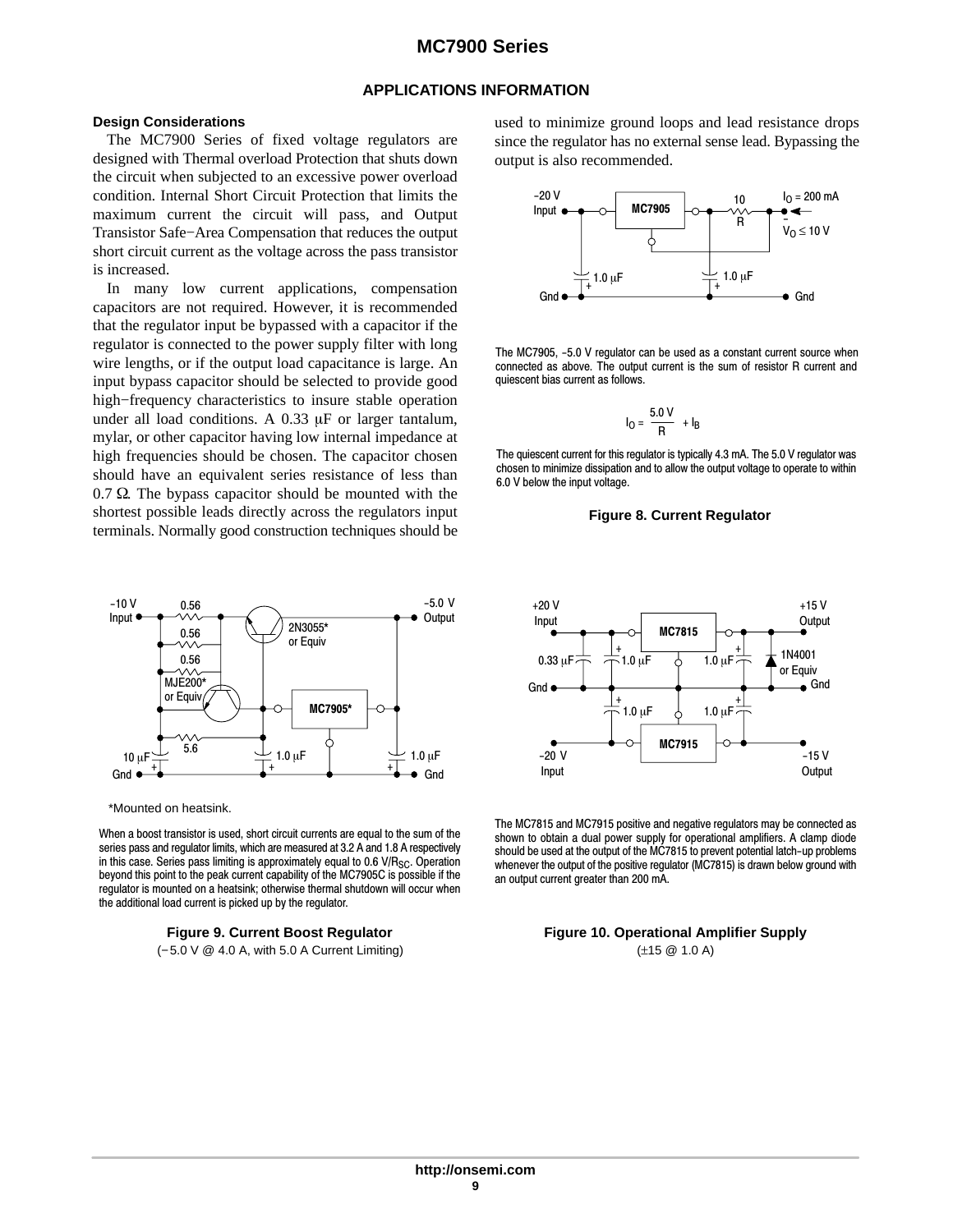

**Figure 11. D2PAK Thermal Resistance and Maximum Power Dissipation versus P.C.B. Copper Length**

## **DEFINITIONS**

**Line Regulation** − The change in output voltage for a change in the input voltage. The measurement is made under conditions of low dissipation or by using pulse techniques such that the average chip temperature is not significantly affected.

**Load Regulation** − The change in output voltage for a change in load current at constant chip temperature.

**Maximum Power Dissipation** − The maximum total device dissipation for which the regulator will operate within specifications.

**Input Bias Current** − That part of the input current that is not delivered to the load.

**Output Noise Voltage** − The rms AC voltage at the output, with constant load and no input ripple, measured over a specified frequency range.

**Long Term Stability** − Output voltage stability under accelerated life test conditions with the maximum rated voltage listed in the devices' electrical characteristics and maximum power dissipation.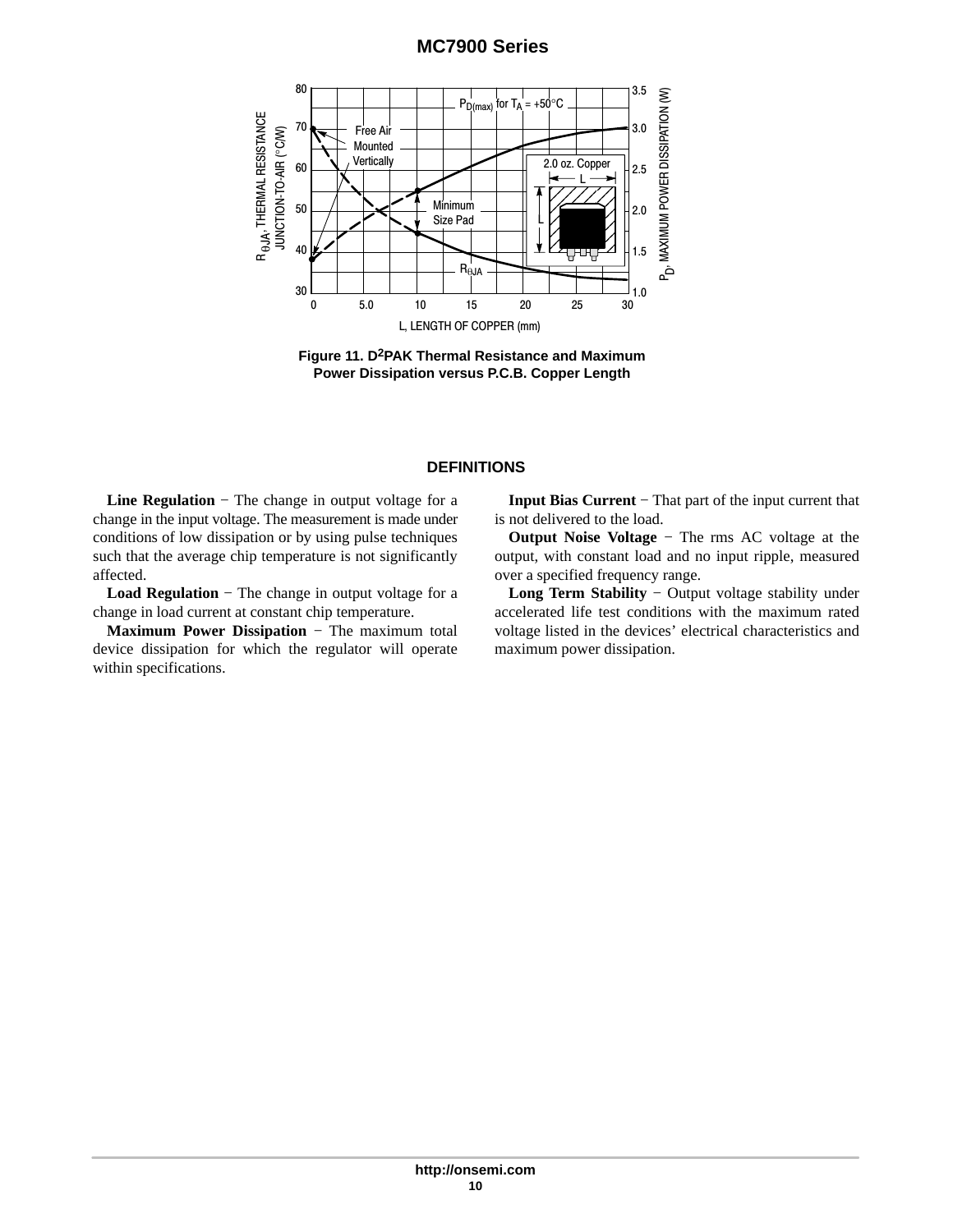## **ORDERING INFORMATION**

<span id="page-10-0"></span>

| <b>Device</b>    | <b>Nominal</b><br><b>Output Voltage</b> | <b>Output Voltage</b><br><b>Tolerance</b> | Package               | Operating<br><b>Temperature Range</b> | Shipping <sub>†</sub> |
|------------------|-----------------------------------------|-------------------------------------------|-----------------------|---------------------------------------|-----------------------|
| MC7905ACD2T      | $-5.0V$                                 | 2%                                        | $D^2PAK$              | $T_J = 0^\circ \text{C}$ to +125°C    | 50 Units/Rail         |
| MC7905ACD2TG     |                                         |                                           | $D^2PAK$<br>(Pb-Free) |                                       | 50 Units/Rail         |
| MC7905ACD2TR4    |                                         |                                           | $D^2PAK$              |                                       | 800 Tape & Reel       |
| MC7905ACD2TR4G   |                                         |                                           | $D^2PAK$<br>(Pb-Free) |                                       | 800 Tape & Reel       |
| MC7905ACT        |                                         |                                           | TO-220                |                                       | 50 Units/Rail         |
| MC7905ACTG       |                                         |                                           | TO-220<br>(Pb-Free)   |                                       | 50 Units/Rail         |
| MC7905BD2T       |                                         | 4%                                        | $D^2PAK$              | $T_J = -40$ °C to +125°C              | 50 Units/Rail         |
| MC7905BD2TG      |                                         |                                           | $D^2PAK$<br>(Pb-Free) |                                       | 50 Units/Rail         |
| MC7905BD2TR4     |                                         |                                           | $D^2PAK$              |                                       | 800 Tape & Reel       |
| MC7905BD2TR4G    |                                         |                                           | $D^2PAK$<br>(Pb-Free) |                                       | 800 Tape & Reel       |
| <b>MC7905BT</b>  |                                         |                                           | TO-220                |                                       | 50 Units/Rail         |
| <b>MC7905BTG</b> |                                         |                                           | TO-220<br>(Pb-Free)   |                                       | 50 Units/Rail         |
| MC7905CD2T       |                                         |                                           | $D^2PAK$              | $T_J = 0$ °C to +125°C                | 50 Units/Rail         |
| MC7905CD2TG      |                                         |                                           | $D^2PAK$<br>(Pb-Free) |                                       | 50 Units/Rail         |
| MC7905CD2TR4     |                                         |                                           | $D^2PAK$              |                                       | 800 Tape & Reel       |
| MC7905CD2TR4G    |                                         |                                           | $D^2PAK$<br>(Pb-Free) |                                       | 800 Tape & Reel       |
| <b>MC7905CT</b>  |                                         |                                           | TO-220                |                                       | 50 Units/Rail         |
| <b>MC7905CTG</b> |                                         |                                           | TO-220<br>(Pb-Free)   |                                       | 50 Units/Rail         |
| MC7905.2CT       | $-5.2V$                                 | 4%                                        | TO-220                | $T_{\text{J}} = 0^{\circ}C$ to +125°C | 50 Units/Rail         |
| MC7905.2CTG      |                                         |                                           | TO-220<br>(Pb-Free)   |                                       | 50 Units/Rail         |
| MC7906CD2T       | $-6.0V$                                 | 4%                                        | $D^2PAK$              | $T_J = 0^\circ C$ to +125°C           | 50 Units/Rail         |
| MC7906CD2TG      |                                         |                                           | $D^2PAK$<br>(Pb-Free) |                                       | 50 Units/Rail         |
| <b>MC7906CT</b>  |                                         |                                           | TO-220                |                                       | 50 Units/Rail         |
| <b>MC7906CTG</b> |                                         |                                           | TO-220<br>(Pb-Free)   |                                       | 50 Units/Rail         |
| MC7908ACT        | $-8.0 V$                                | 2%                                        | TO-220                | $T_J = 0$ °C to +125°C                | 50 Units/Rail         |
| MC7908ACTG       |                                         |                                           | $TO-220$<br>(Pb-Free) |                                       | 50 Units/Rail         |
| MC7908CD2T       |                                         | 4%                                        | $D^2$ PAK             |                                       | 50 Units/Rail         |
| MC7908CD2TG      |                                         |                                           | $D^2PAK$<br>(Pb-Free) |                                       | 50 Units/Rail         |
| MC7908CD2TR4     |                                         |                                           | $D^2$ PAK             |                                       | 800 Tape & Reel       |
| MC7908CD2TR4G    |                                         |                                           | $D^2PAK$<br>(Pb-Free) |                                       | 800 Tape & Reel       |
| <b>MC7908CT</b>  |                                         |                                           | TO-220                |                                       | 50 Units/Rail         |
| <b>MC7908CTG</b> |                                         |                                           | $TO-220$<br>(Pb-Free) |                                       | 50 Units/Rail         |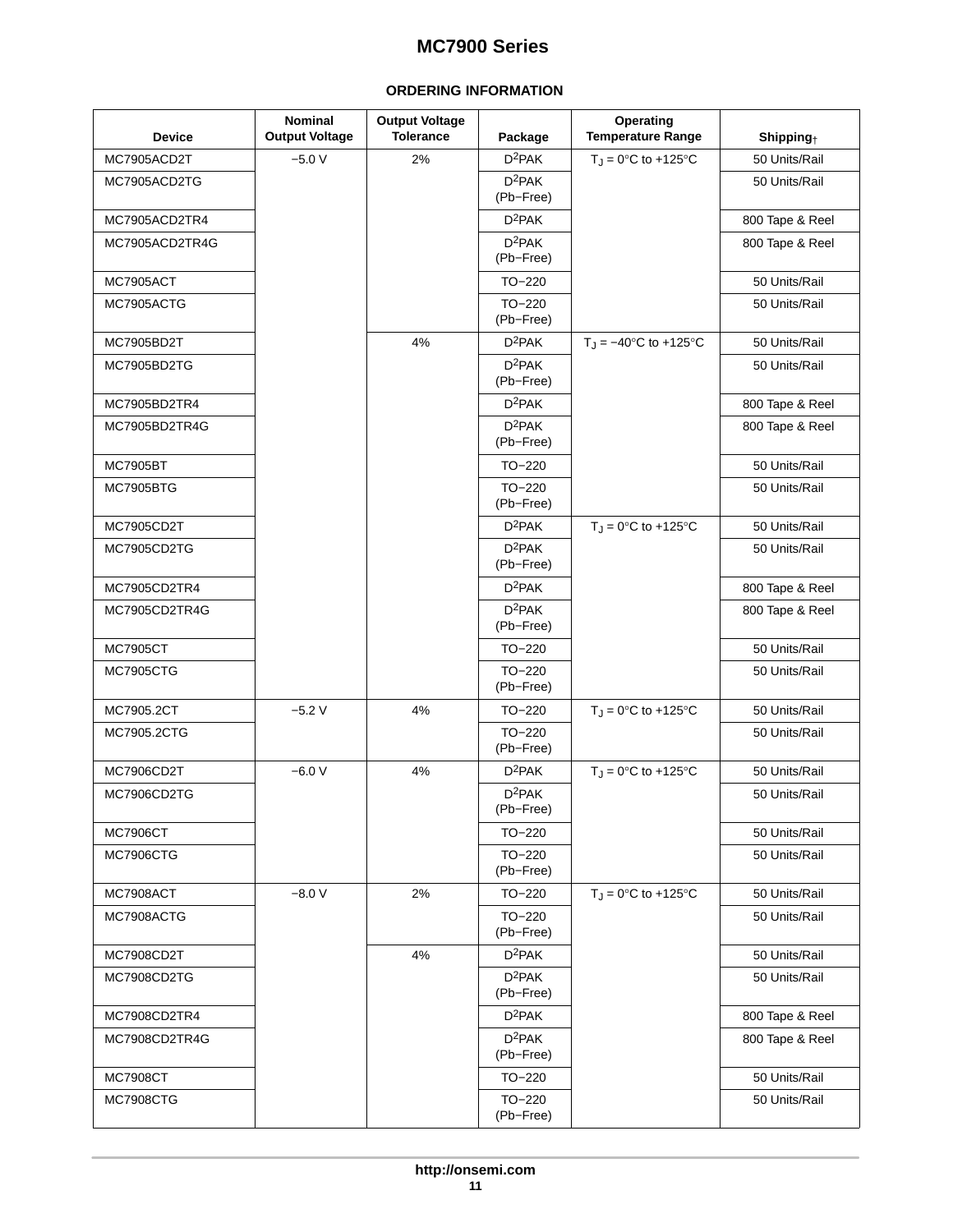| <b>Device</b>    | <b>Nominal</b><br><b>Output Voltage</b> | <b>Output Voltage</b><br><b>Tolerance</b> | Package                         | Operating<br><b>Temperature Range</b> | $\mathsf{Shipping}_+$ |
|------------------|-----------------------------------------|-------------------------------------------|---------------------------------|---------------------------------------|-----------------------|
| MC7912ACD2T      | $-12V$                                  | 2%                                        | $D^2PAK$                        | $T_J = 0$ °C to +125°C                | 50 Units/Rail         |
| MC7912ACD2TG     |                                         |                                           | $D^2PAK$<br>(Pb-Free)           |                                       | 50 Units/Rail         |
| MC7912ACD2TR4    |                                         |                                           | $D^2PAK$                        |                                       | 800 Tape & Reel       |
| MC7912ACD2TR4G   |                                         |                                           | $D^2PAK$<br>(Pb-Free)           |                                       | 800 Tape & Reel       |
| MC7912ACT        |                                         |                                           | TO-220                          |                                       | 50 Units/Rail         |
| MC7912ACTG       |                                         |                                           | $TO-220$<br>(Pb-Free)           |                                       | 50 Units/Rail         |
| MC7912BD2T       |                                         | 4%                                        | $D^2PAK$                        | $T_J = -40$ °C to +125°C              | 50 Units/Rail         |
| MC7912BD2TG      |                                         |                                           | $D^2PAK$<br>(Pb-Free)           |                                       | 50 Units/Rail         |
| MC7912BD2TR4     |                                         |                                           | D <sup>2</sup> PAK              |                                       | 800 Tape & Reel       |
| MC7912BD2TR4G    |                                         |                                           | $D^2PAK$<br>(Pb-Free)           |                                       | 800 Tape & Reel       |
| <b>MC7912BT</b>  |                                         |                                           | TO-220                          |                                       | 50 Units/Rail         |
| MC7912BTG        |                                         |                                           | $TO-220$<br>(Pb-Free)           |                                       | 50 Units/Rail         |
| MC7912CD2T       |                                         |                                           | $D^2PAK$                        | $T_J = 0$ °C to +125°C                | 50 Units/Rail         |
| MC7912CD2TG      |                                         |                                           | $D^2PAK$<br>(Pb-Free)           |                                       | 50 Units/Rail         |
| MC7912CD2TR4     |                                         |                                           | $D^2PAK$                        |                                       | 800 Tape & Reel       |
| MC7912CD2TR4G    |                                         |                                           | $D^2PAK$<br>(Pb-Free)           |                                       | 800 Tape & Reel       |
| <b>MC7912CT</b>  |                                         |                                           | TO-220                          |                                       | 50 Units/Rail         |
| <b>MC7912CTG</b> |                                         |                                           | TO-220<br>(Pb-Free)             |                                       | 50 Units/Rail         |
| MC7915ACD2T      | $-15V$                                  | 2%                                        | $D^2PAK$                        | $T_{\text{J}} = 0^{\circ}C$ to +125°C | 50 Units/Rail         |
| MC7915ACD2TG     |                                         |                                           | $D^2PAK$<br>(Pb-Free)           |                                       | 50 Units/Rail         |
| MC7915ACT        |                                         |                                           | TO-220                          |                                       | 50 Units/Rail         |
| MC7915ACTG       |                                         |                                           | TO-220<br>(Pb-Free)             |                                       | 50 Units/Rail         |
| MC7915BD2T       |                                         | 4%                                        | $D^2PAK$                        | $T_J = -40$ °C to +125°C              | 50 Units/Rail         |
| MC7915BD2TG      |                                         |                                           | $D^2PAK$<br>(Pb-Free)           |                                       | 50 Units/Rail         |
| <b>MC7915BT</b>  |                                         |                                           | TO-220                          |                                       | 50 Units/Rail         |
| MC7915BTG        |                                         |                                           | $TO-220$<br>(Pb-Free)           |                                       | 50 Units/Rail         |
| MC7915CD2T       |                                         |                                           | $D^2PAK$                        | $T_J = 0^\circ \text{C}$ to +125°C    | 50 Units/Rail         |
| MC7915CD2TG      |                                         |                                           | D <sup>2</sup> PAK<br>(Pb-Free) |                                       | 50 Units/Rail         |
| MC7915CD2TR4     |                                         |                                           | $D^2PAK$                        |                                       | 800 Tape & Reel       |
| MC7915CD2TR4G    |                                         |                                           | $D^2PAK$<br>(Pb-Free)           |                                       | 800 Tape & Reel       |
| <b>MC7915CT</b>  |                                         |                                           | TO-220                          |                                       | 50 Units/Rail         |
| <b>MC7915CTG</b> |                                         |                                           | $TO-220$<br>(Pb-Free)           |                                       | 50 Units/Rail         |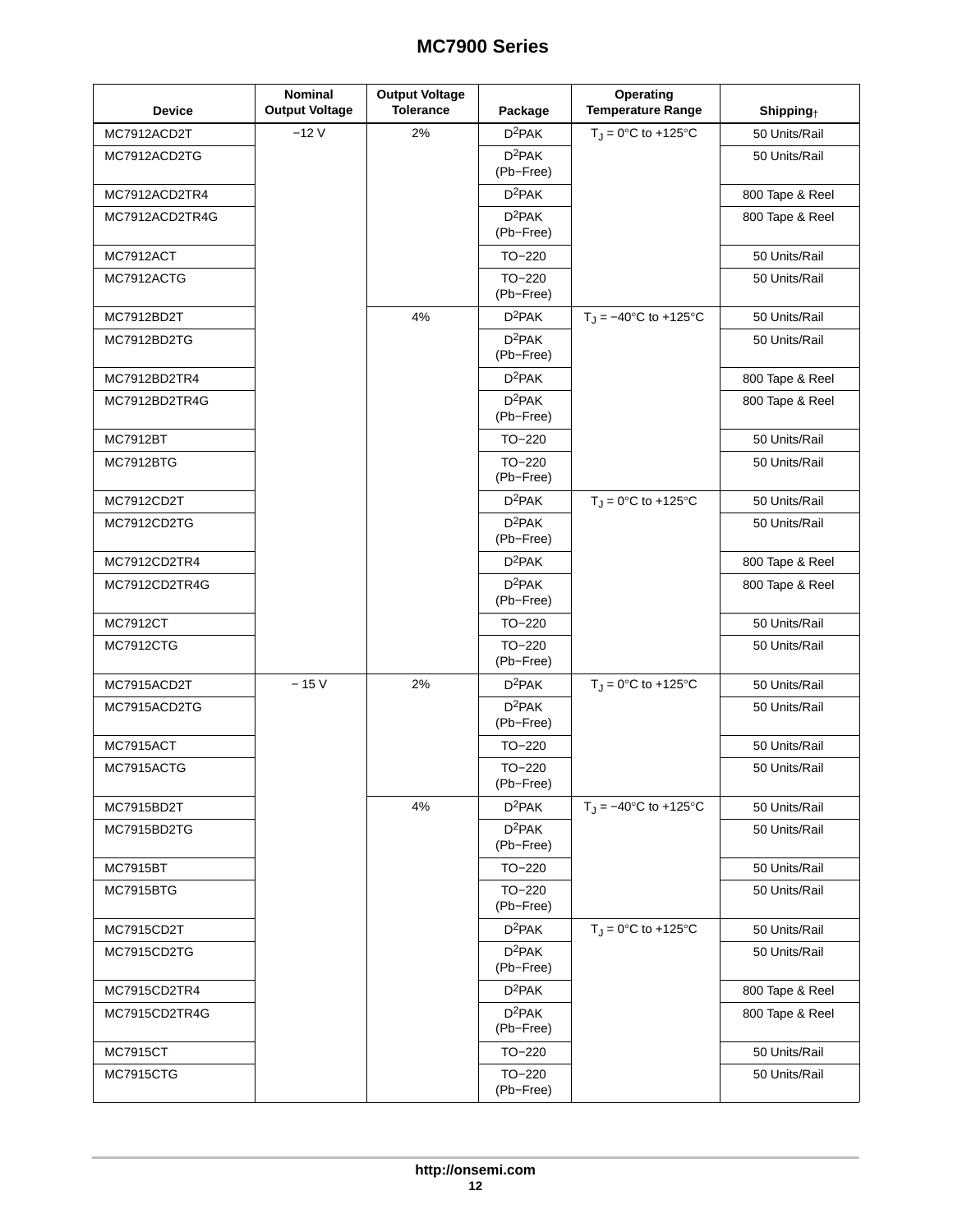| <b>Device</b>    | <b>Nominal</b><br><b>Output Voltage</b> | <b>Output Voltage</b><br><b>Tolerance</b> | Package               | Operating<br><b>Temperature Range</b> | $\mathsf{Shipping}_+$ |
|------------------|-----------------------------------------|-------------------------------------------|-----------------------|---------------------------------------|-----------------------|
| <b>MC7918CT</b>  | $-18V$                                  | 4%                                        | $TO-220$              | $T_1 = 0$ °C to +125°C                | 50 Units/Rail         |
| <b>MC7918CTG</b> |                                         |                                           | $TO-220$<br>(Pb-Free) |                                       | 50 Units/Rail         |
| <b>MC7924BT</b>  | $-24V$                                  | 4%                                        | TO-220                | $T_1 = -40^{\circ}C$ to +125 °C       | 50 Units/Rail         |
| <b>MC7924BTG</b> |                                         |                                           | TO-220<br>(Pb-Free)   |                                       | 50 Units/Rail         |
| MC7924CD2T       |                                         |                                           | $D^2PAK$              | $T_1 = 0$ °C to +125°C                | 50 Units/Rail         |
| MC7924CD2TG      |                                         |                                           | $D^2PAK$<br>(Pb-Free) |                                       | 50 Units/Rail         |
| <b>MC7924CT</b>  |                                         |                                           | TO-220                |                                       | 50 Units/Rail         |
| <b>MC7924CTG</b> |                                         |                                           | TO-220<br>(Pb-Free)   |                                       | 50 Units/Rail         |

†For information on tape and reel specifications, including part orientation and tape sizes, please refer to our Tape and Reel Packaging Specifications Brochure, BRD8011/D.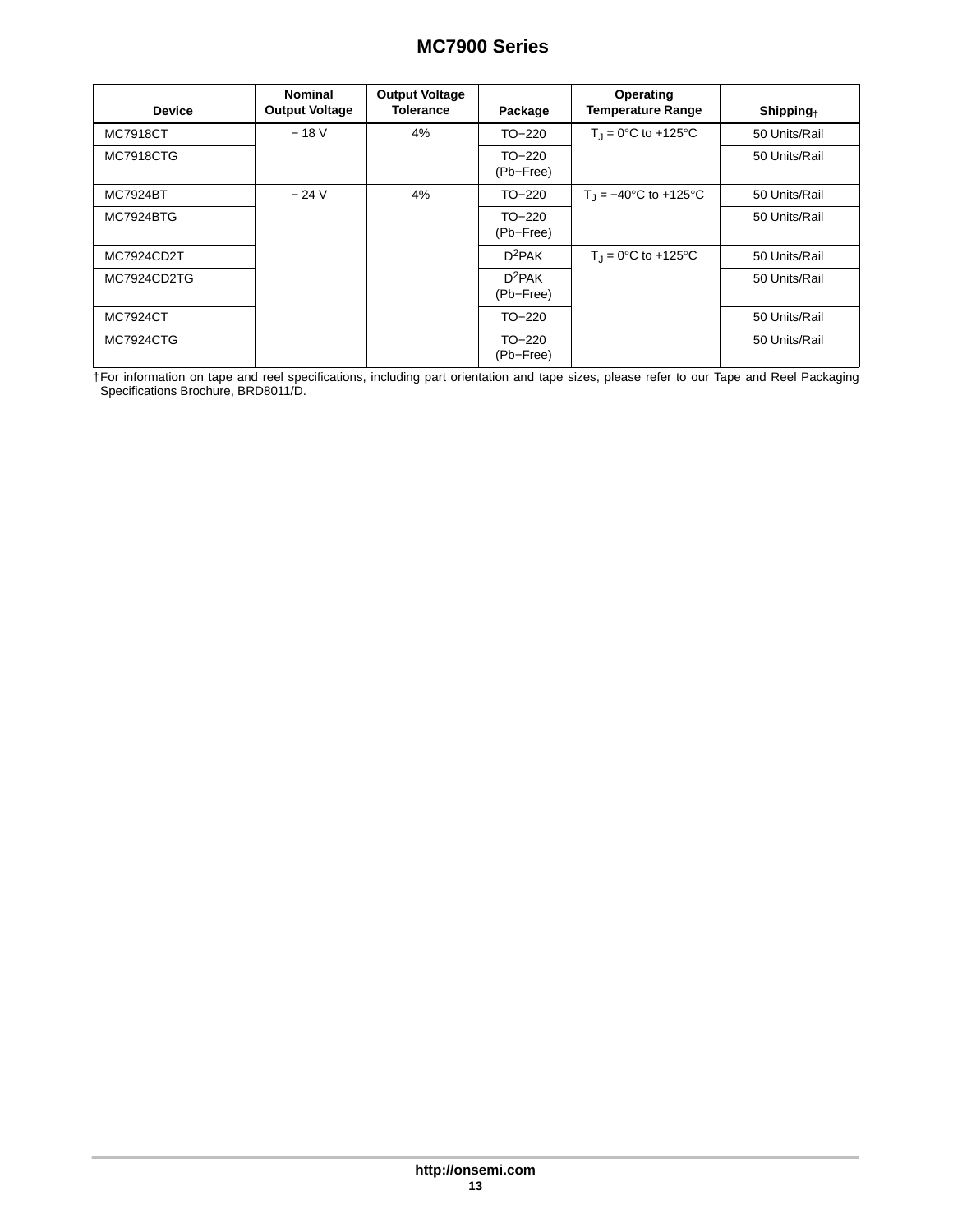## **MARKING DIAGRAMS**

**TO−220 T SUFFIX CASE 221AB**

<span id="page-13-0"></span>

**D2PAK D2T SUFFIX CASE 936**



- xx = Nominal Voltage
- $A =$  Assembly Location
- $WL = Water$  Lot  $Y = Year$
- WW = Work Week
- G = Pb−Free Device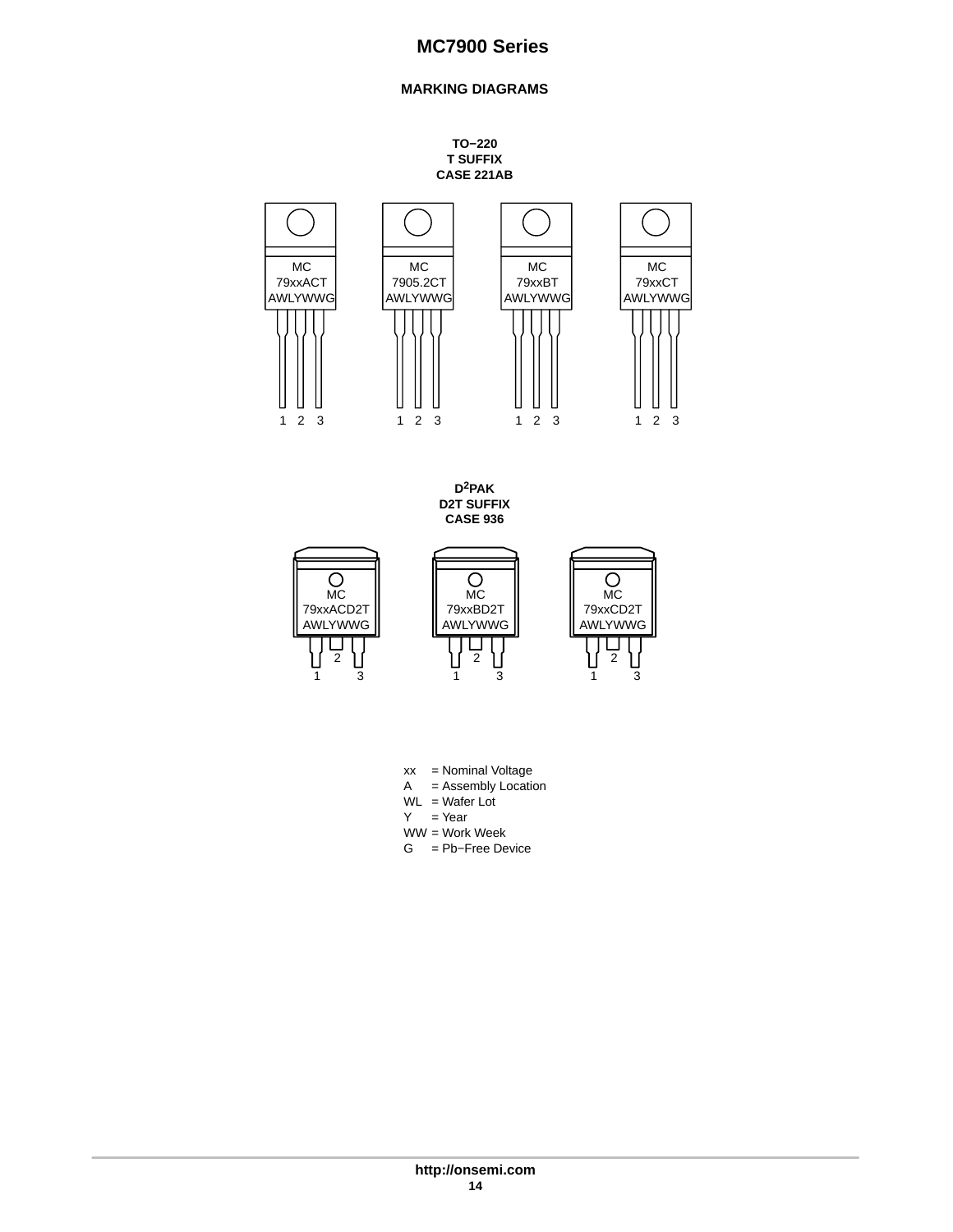## **PACKAGE DIMENSIONS**

**D2PAK D2T SUFFIX** PLASTIC PACKAGE CASE 936−03 ISSUE B





- 
- 
- 
- 
- NOTES:<br>
1. DIMENSIONING AND TOLERANCING PER ANSI<br>
2. CONTROLLING DIMENSION: INCH.<br>
3. TAR CONTOUR OPTIONAL WITHIN DIMENSIONS<br>
4. AND K.<br>
4. DIMENSIONS U AND V ESTABLISH A MINIMUM<br>
4. DIMENSIONS U AND V ESTABLISH A MINIMUM<br>

|            |                 | <b>INCHES</b> | MILLIMETERS |                 |  |
|------------|-----------------|---------------|-------------|-----------------|--|
| <b>DIM</b> | MIN             | MAX           | MIN         | MAX             |  |
| A          | 0.386           | 0.403         | 9.804       | 10.236          |  |
| в          | 0.356           | 0.368         | 9.042       | 9.347           |  |
| C          | 0.170           | 0.180         | 4.318       | 4.572           |  |
| D          | 0.026           | 0.036         | 0.660       | 0.914           |  |
| E          | 0.045           | 0.055         | 1.143       | 1.397           |  |
| F          | 0.051           | REF           | 1.295 REF   |                 |  |
| G          | 0.100 BSC       |               | 2.540 BSC   |                 |  |
| н          | 0.539           | 0.579         | 13.691      | 14.707          |  |
| J          |                 | 0.125 MAX     | 3.175 MAX   |                 |  |
| K          | 0.050 REF       |               | 1.270 REF   |                 |  |
| L          | 0.000           | 0.010         | 0.000       | 0.254           |  |
| M          | 0.088           | 0.102         | 2.235       | 2.591           |  |
| N          | 0.018           | 0.026         | 0.457       | 0.660           |  |
| P          | 0.058           | 0.078         | 1.473       | 1.981           |  |
| R          | $5^{\circ}$ REF |               |             | $5^{\circ}$ REF |  |
| S          | 0.116 REF       |               | 2.946 REF   |                 |  |
| U          | 0.200 MIN       |               | 5.080 MIN   |                 |  |
| V          | 0.250 MIN       |               | 6.350 MIN   |                 |  |

#### **SOLDERING FOOTPRINT\***



\*For additional information on our Pb−Free strategy and soldering details, please download the ON Semiconductor Soldering and Mounting Techniques Reference Manual, SOLDERRM/D.